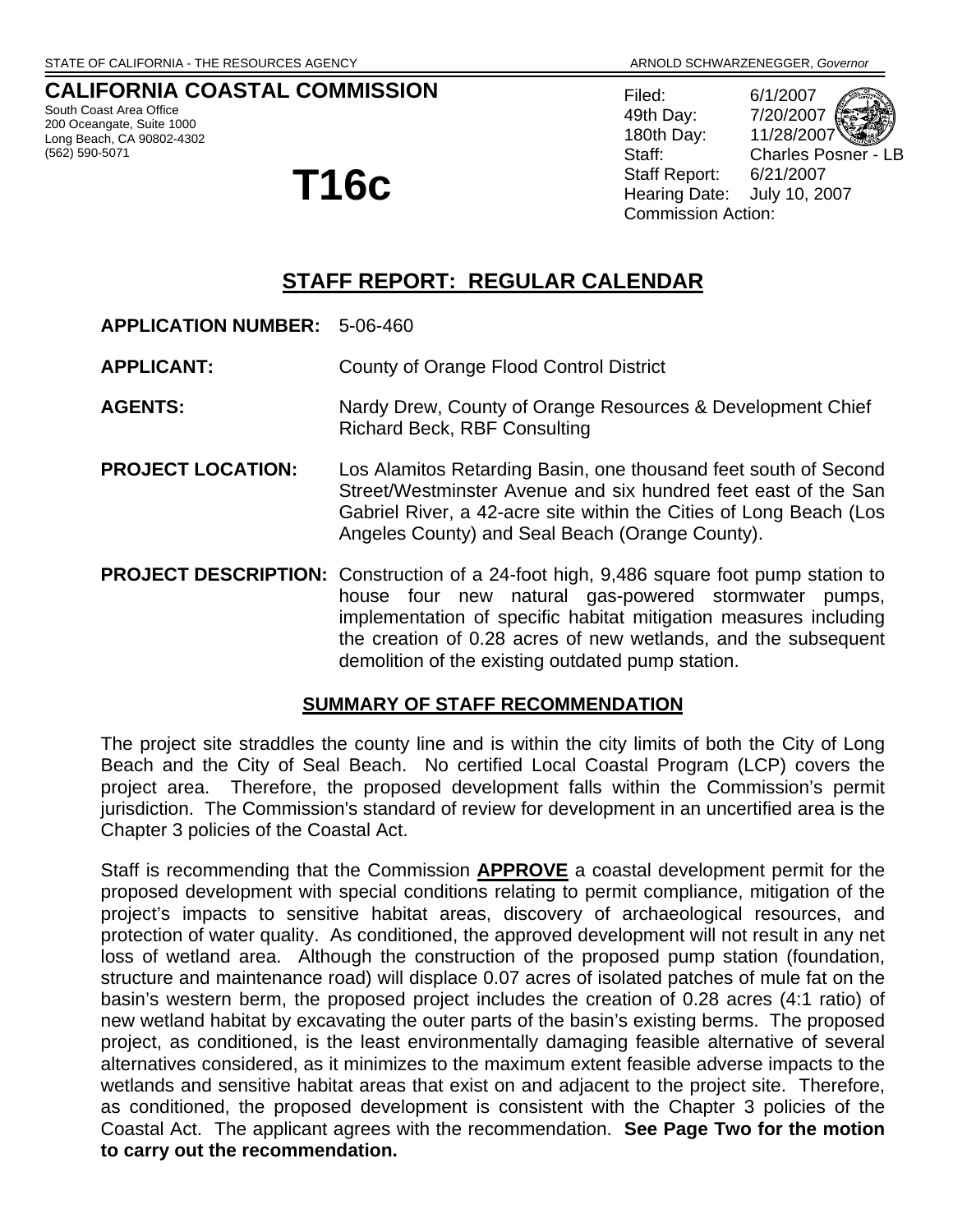## **SUBSTANTIVE FILE DOCUMENTS:**

- 1. Mitigated Negative Declaration for the Los Alamitos Pump Station, Prepared for the County of Orange by RBF Consulting, SCH No. 2003071158, Sept. 21, 2006.
- 2. Mitigation and Monitoring Program, Los Alamitos Pump Station Project, Prepared for the County of Orange by RBF Consulting, March 15, 2007.
- 3. Revised Biological Constraints Analysis for the Los Alamitos Pump Station Project, Prepared for RBF Consulting by BonTerra Consulting, March 23, 2006.
- 4. Delineation of Jurisdictional Waters, Los Alamitos Pump Station, by RBF Consulting, March 29, 2006.
- 5. Phase I Cultural Resources Assessment, Los Alamitos Pump Station Project, Prepared for RBF Consulting by BonTerra Consulting, February 27, 2003.
- 6. U.S. Department of the Army, Corps of Engineers, Letter regarding Application No. 200602129-PHT for the Los Alamitos Pump Station, dated December 7, 2006.
- 7. California Department of Fish and Game, Notification of Lake or Stream Bed Alteration for the Los Alamitos Pump Station, File No. 1600-2006-0461-R5, May 18, 2007.

## **STAFF RECOMMENDATION:**

The staff recommends that the Commission adopt the following resolutions to **APPROVE** the coastal development permit application with special conditions:

## **MOTION:** *"I move that the Commission approve with special conditions Coastal Development Permit 5-06-460 per the staff recommendation."*

The staff recommends a **YES** vote. Passage of the motion will result in **APPROVAL** of the coastal development permit application with special conditions, and adoption of the following resolution and findings, as set forth in this staff report or as modified by staff prior to the Commission's vote. The motion passes only by an affirmative vote of a majority of Commissioners present.

#### **I. Resolution: Approval with Conditions**

 The Commission hereby **APPROVES** a coastal development permit for the proposed development and adopts the findings set forth below on grounds that the development as conditioned will be in conformity with the policies of Chapter 3 of the Coastal Act and will not prejudice the ability of the local government having jurisdiction over the area to prepare a Local Coastal Program conforming to the provisions of Chapter 3 of the Coastal Act. Approval of the permit complies with the California Environmental Quality Act because either 1) feasible mitigation measures and/or alternatives have been incorporated to substantially lessen any significant adverse effects of the development on the environment, or 2) there are no further feasible mitigation measures or alternatives that would substantially lessen any significant adverse impacts of the development on the environment.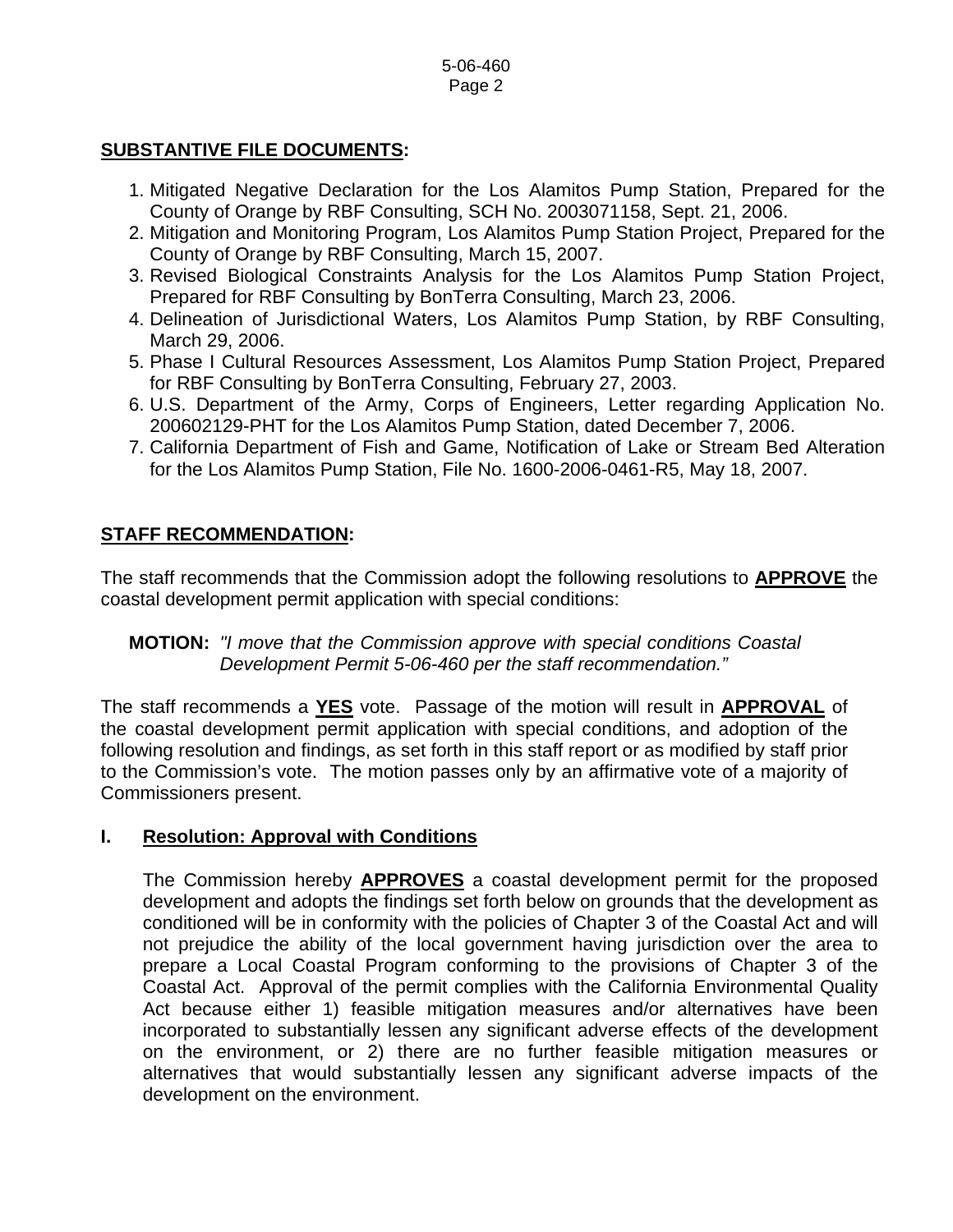#### **II. Standard Conditions**

- 1. Notice of Receipt and Acknowledgment. The permit is not valid and development shall not commence until a copy of the permit, signed by the permittee or authorized agent, acknowledging receipt of the permit and acceptance of the terms and conditions, is returned to the Commission office.
- 2. Expiration. If development has not commenced, the permit will expire two years from the date this permit is reported to the Commission. Development shall be pursued in a diligent manner and completed in a reasonable period of time. Application for extension of the permit must be made prior to the expiration date.
- 3. Interpretation. Any questions of intent or interpretation of any condition will be resolved by the Executive Director or the Commission.
- 4. Assignment. The permit may be assigned to any qualified person, provided assignee files with the Commission an affidavit accepting all terms and conditions of the permit.
- 5. Terms and Conditions Run with the Land. These terms and conditions shall be perpetual, and it is the intention of the Commission and the permittee to bind all future owners and possessors of the subject property to the terms and conditions.

#### **III. Special Conditions**

#### 1. Permit Compliance

Coastal Development Permit 5-06-460 permits only the development and uses expressly described and conditioned herein. All development must occur in strict compliance with the proposal as set forth in the application for permit, subject to any special conditions. Any deviation from the approved plans must be submitted for review by the Executive Director to determine whether an amendment to this coastal development permit is required. Any additional development will require another amendment to the permit or a new coastal development permit. No changes to the approved development shall occur without a Commission amendment to this coastal development permit or a new coastal development permit, unless the Executive Director determines that no amendment or new permit is required.

2. Habitat Mitigation Plan

The County shall construct, monitor and maintain the proposed habitat mitigation project consistent with the standards set forth in the Mitigation and Monitoring Program, Los Alamitos Pump Station Project, Prepared for the County of Orange by RBF Consulting, March 15, 2007, as modified to include the following additional requirements:

A. Prior to grading/construction/demolition activities authorized by this permit, the County shall install protective flagging around all existing native vegetation and wetland areas in order to protect these areas from unpermitted disturbance.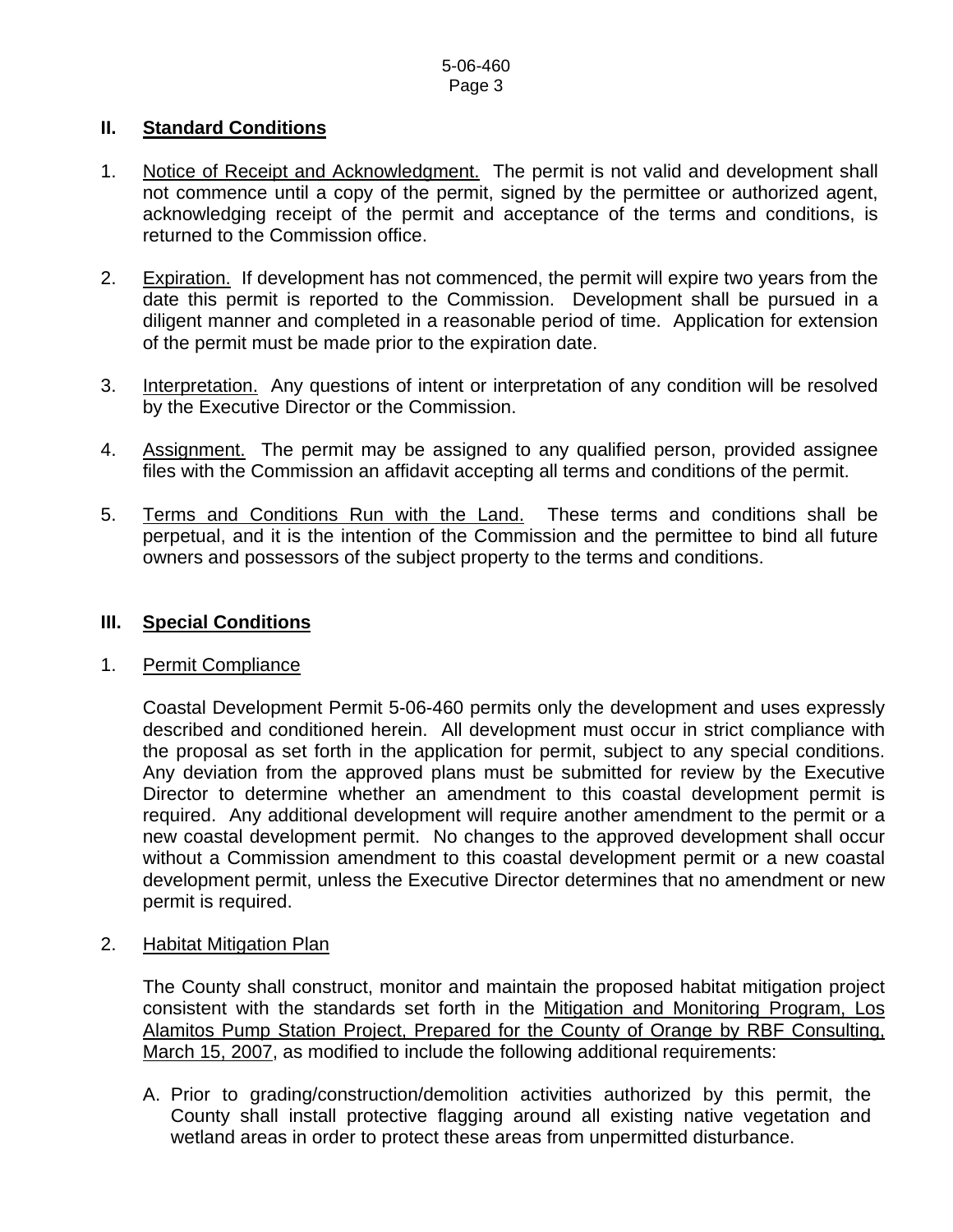#### 5-06-460 Page 4

- B. Prior to grading, the County must map any existing native vegetation within the bounds of the permitted temporary impact area and plan for 2:1 replacement of that vegetation following the grading authorized by this permit. Replacement planting shall follow the criteria and methods set forth in the Mitigation and Monitoring Program, Los Alamitos Pump Station Project Prepared for the County of Orange by RBF Consulting, March 15, 2007.
- C. The implementation of the proposed habitat mitigation project shall commence prior to or simultaneous with the commencement of construction of the proposed pump station. Once the grading has commenced for the habitat mitigation project, the construction of the habitat mitigation site shall proceed continuously until it is completed in conformance with the approved plan.
- D. Surveys for successful native wetland plant recruitment shall be added to the monitoring plan. If after two years, native wetland plant self-recruitment has not occurred, pickleweed and salt-grass plantings should be undertaken. In addition, periodic weed surveys and weed eradication for the wetland creation areas shall be added to the monitoring plan and performed for the duration of the monitoring program. No plant species listed as problematic and/or invasive by the California Native Plant Society, the California Invasive Plant Council, or as may be identified from time to time by the State of California shall be employed or allowed to naturalize or persist on the site. No plant species listed as a "noxious weed" by the State of California or the U.S. Federal Government shall be employed or allowed to naturalize or persist within the property.
- E. A five-year monitoring period shall commence upon the completion of the grading for the proposed habitat mitigation project. The County shall notify the Executive Director upon completion of the grading authorized by this permit.
- F. Upon completion of the first year of the monitoring period, and annually thereafter, the County shall submit to the Executive Director a report which documents the implementation of the mitigation and monitoring plan and which documents the status of the habitat mitigation project in relation to the performance standards contained in the plan.
- G. Any additional work or modifications to the habitat mitigation project which are necessary to meet the performance standards contained in the mitigation and monitoring plans shall be submitted to the Executive Director. Any change in the approved habitat mitigation project shall be submitted to the Executive Director in order to determine if the proposed change shall require a permit amendment pursuant to the requirements of the Coastal Act and the California Code of Regulations.
- H. The County shall be responsible for the ongoing maintenance of the habitat mitigation project and site. The required maintenance shall include regular cleaning and trash pick-up.

 **PRIOR TO ISSUANCE OF THE COASTAL DEVELOPMENT PERMIT**, the applicant shall submit for the review and approval of the Executive Director, a revised habitat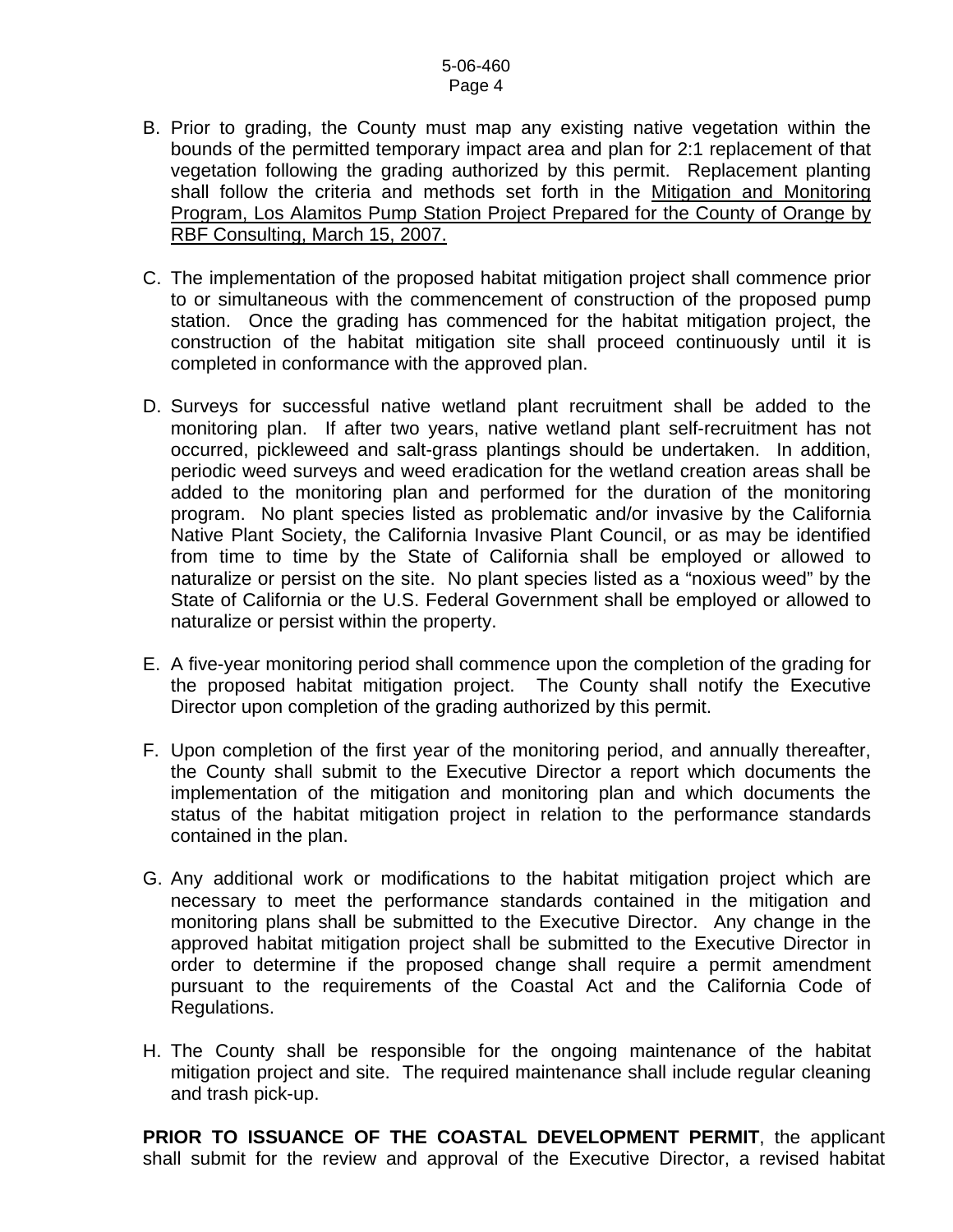mitigation and monitoring program that includes the additional provisions set forth above in this condition. The permittee shall undertake development in accordance with the approved final plans. Any proposed changes to the approved revised habitat mitigation and monitoring program shall be reported to the Executive Director in order to determine if the proposed change shall require a permit amendment pursuant to the requirements of the Coastal Act and the California Code of Regulations. No changes to the approved plan shall occur without a Commission amendment to this coastal development permit unless the Executive Director determines that no amendment is required.

#### 3. Archaeological Resources

- A. **PRIOR TO ISSUANCE OF THE COASTAL DEVELOPMENT PERMIT**, the applicant shall submit for the review and approval of the Executive Director an archeological monitoring plan prepared by a qualified professional, that shall incorporate the following measures and procedures:
	- 1. The applicant shall comply with all recommendations and mitigation measures contained in Phase I Cultural Resources Assessment, Los Alamitos Pump Station Project, Prepared for RBF Consulting by BonTerra Consulting, February 27, 2003 and as further modified by the conditions below and any other applicable conditions of this permit;
	- 2. If any cultural deposits are discovered during project construction, including but not limited to skeletal remains and grave-related artifacts, traditional cultural sites, religious or spiritual sites, or artifacts, the permittee shall carry out significance testing of said deposits and, if cultural deposits are found to be significant, additional investigation and mitigation in accordance with this special condition including all subsections. No significance testing, investigation or mitigation shall commence until the provisions of this special condition are followed, including all relevant subsections;
	- 3. If any cultural deposits are discovered, including but not limited to skeletal remains and grave-related artifacts, traditional cultural sites, religious or spiritual sites, or artifacts, all construction shall cease in accordance with Subsection B of this special condition;
	- 4. In addition to recovery and reburial, in-situ preservation and avoidance of cultural deposits shall be considered as mitigation options, to be determined in accordance with the process outlined in this condition, including all subsections;
	- 5. Archaeological monitor(s) qualified by the California Office of Historic Preservation (OHP) standards, Native American monitor(s) with documented ancestral ties to the area appointed consistent with the standards of the Native American Heritage Commission (NAHC), and the Native American most likely descendent (MLD) when State Law mandates identification of a MLD, shall monitor all project grading;
	- 6. The permittee shall provide sufficient archeological and Native American monitors to assure that all project grading that has any potential to uncover or otherwise disturb cultural deposits is monitored at all times;
	- 7. If human remains are encountered, the permittee shall comply with applicable State and Federal laws. Procedures outlined in the monitoring plan shall not prejudice the ability to comply with applicable State and Federal laws, including but not limited to, negotiations between the landowner and the MLD regarding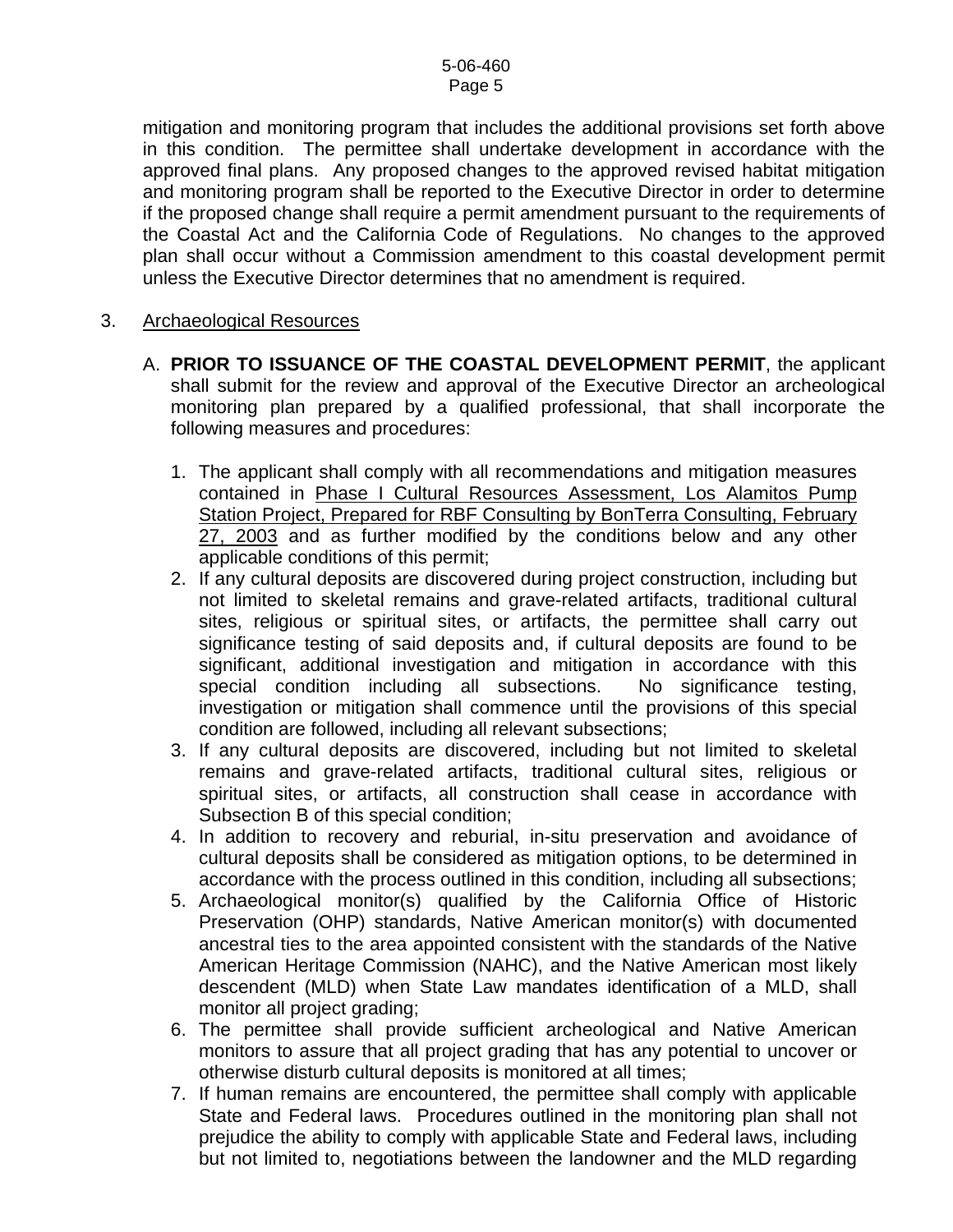the manner of treatment of human remains including, but not limited to, scientific or cultural study of the remains (preferably non-destructive); selection of in-situ preservation of remains, or recovery, repatriation and reburial of remains; the time frame within which reburial or ceremonies must be conducted; or selection of attendees to reburial events or ceremonies. The range of investigation and mitigation measures considered shall not be constrained by the approved development plan. Where appropriate and consistent with State and Federal laws, the treatment of remains shall be decided as a component of the process outlined in the other subsections of this condition.

- 8. Prior to the commencement and/or re-commencement of any monitoring, the permittee shall notify each archeological and Native American monitor of the requirements and procedures established by this special condition, including all subsections. Furthermore, prior to the commencement and/or recommencement of any monitoring, the permittee shall provide a copy of this special condition, the archeological monitoring plan approved by the Executive Director, and any other plans required pursuant to this condition and which have been approved by the Executive Director, to each monitor.
- B. If an area of cultural deposits, including but not limited to skeletal remains and graverelated artifacts, traditional cultural sites, religious or spiritual sites, or artifacts, is discovered during the course of the project, all construction activities in the area of the discovery that has any potential to uncover or otherwise disturb cultural deposits in the area of the discovery and all construction that may foreclose mitigation options or the ability to implement the requirements of this condition shall cease and shall not recommence except as provided in Subsection C and other subsections of this special condition. In general, the area where construction activities must cease shall be 1) no less than a fifty-foot wide buffer around the cultural deposit; and 2) no more than the residential enclave or commercial development area within which the discovery is made.
- C. An applicant seeking to recommence construction following discovery of the cultural deposits shall submit a Significance Testing Plan for the review and approval of the Executive Director. The Significance Testing Plan shall identify the testing measures that will be undertaken to determine whether the cultural deposits are significant. The Significance Testing Plan shall be prepared by the project archaeologist(s), in consultation with the Native American monitor(s), and the Most Likely Descendent (MLD) when State Law mandates identification of a MLD.
	- 1. If the Executive Director approves the Significance Testing Plan and determines that the Significance Testing Plan's recommended testing measures are de minimis in nature and scope, the significance testing may commence after the Executive Director informs the permittee of that determination.
	- 2. If the Executive Director approves the Significance Testing Plan but determines that the changes therein are not de minimis, significance testing may not recommence until after an amendment to this permit is approved by the Commission.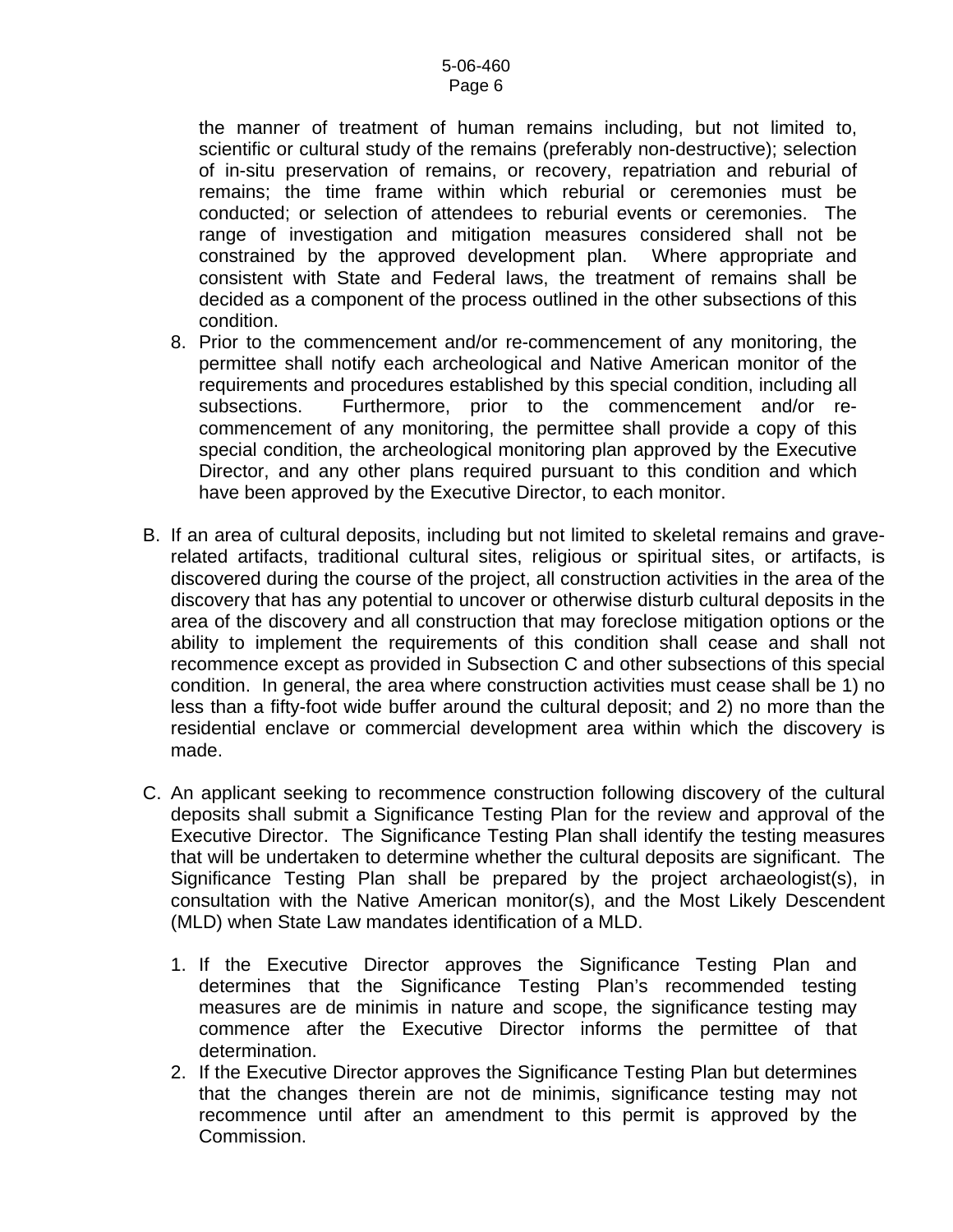- 3. Once the measures identified in the significance testing plan are undertaken, the permittee shall submit the results of the testing to the Executive Director for review and approval. The results shall be accompanied by the project archeologist's recommendation as to whether the findings are significant. The project archeologist's recommendation shall be made in consultation with the Native American monitors and the MLD when State Law mandates identification of a MLD. The Executive Director shall make the determination as to whether the deposits are significant based on the information available to the Executive Director. If the deposits are found to be significant, the permittee shall prepare and submit to the Executive Director a supplementary Archeological Plan in accordance with subsection D of this condition and all other relevant subsections. If the deposits are found to be not significant, then the permittee may recommence grading in accordance with any measures outlined in the significance testing program.
- D. An applicant seeking to recommence construction following a determination by the Executive Director that the cultural deposits discovered are significant shall submit a supplementary Archaeological Plan for the review and approval of the Executive Director. The supplementary Archeological Plan shall be prepared by the project archaeologist(s), in consultation with the Native American monitor(s), the Most Likely Descendent (MLD) when State Law mandates identification of a MLD, as well as others identified in subsection E of this condition. The supplementary Archeological Plan shall identify proposed investigation and mitigation measures. The range of investigation and mitigation measures considered shall not be constrained by the approved development plan. Mitigation measures considered may range from in-situ preservation to recovery and/or relocation. A good faith effort shall be made to avoid impacts to cultural resources through methods such as, but not limited to, project redesign, capping, and placing cultural resource areas in open space. In order to protect cultural resources, any further development may only be undertaken consistent with the provisions of the Supplementary Archaeological Plan.
	- 1. If the Executive Director approves the Supplementary Archaeological Plan and determines that the Supplementary Archaeological Plan's recommended changes to the proposed development or mitigation measures are de minimis in nature and scope, construction may recommence after the Executive Director informs the permittee of that determination.
	- 2. If the Executive Director approves the Supplementary Archaeological Plan but determines that the changes therein are not de minimis, construction may not recommence until after an amendment to this permit is approved by the Commission.
- E. Prior to submittal to the Executive Director, all plans required to be submitted pursuant to this special condition, except the Significance Testing Plan, shall have received review and written comment by a peer review committee convened in accordance with current professional practice that shall include qualified archeologists and representatives of Native American groups with documented ancestral ties to the area. Names and qualifications of selected peer reviewers shall be submitted for review and approval by the Executive Director. The plans submitted to the Executive Director shall incorporate the recommendations of the peer review committee. Furthermore,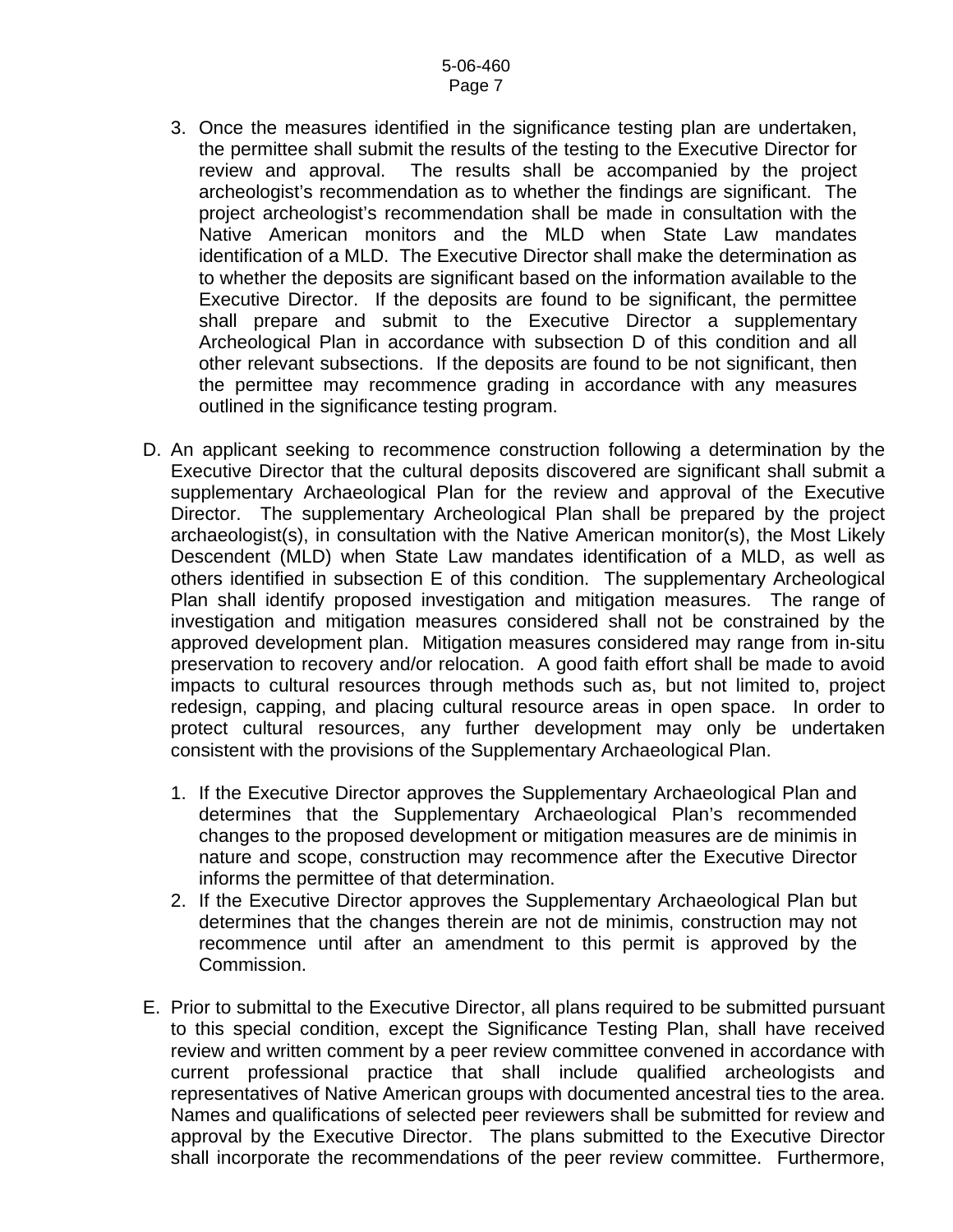upon completion of the peer review process, all plans shall be submitted to the California Office of Historic Preservation (OHP) and the NAHC for their review and an opportunity to comment. The plans submitted to the Executive Director shall incorporate the recommendations of the OHP and NAHC. If the OHP and/or NAHC do not respond within thirty (30) days of their receipt of the plan, the requirement under this permit for that entities' review and comment shall expire, unless the Executive Director extends said deadline for good cause. All plans shall be submitted for the review and approval of the Executive Director.

F. The permittee shall undertake development in accordance with the approved final plans. Any proposed changes to the approved final plans shall be reported to the Executive Director. No changes to the approved final plans shall occur without a Commission amendment to this coastal development permit unless the Executive Director determines that no amendment is required.

#### 4. Protection of Water Quality - During Construction

- A. **PRIOR TO ISSUANCE OF THE COASTAL DEVELOPMENT PERMIT**, the applicant shall submit for the review and approval of the Executive Director, a Construction Best Management Practices Plan for the project site, prepared by a licensed professional, and shall incorporate erosion, sediment, and chemical control Best Management Practices (BMPs) designed to minimize to the maximum extent practicable the adverse impacts associated with construction to receiving waters. The plan shall include a pre-construction meeting to review procedural and BMP guidelines with all contractors and the following specific requirements:
	- 1. No construction materials, debris, or waste shall be placed or stored in a manner where it may be subject to wave, wind, rain, or tidal erosion and dispersion.
	- 2. All trash generated on the construction site shall be properly disposed of at the end of each construction day.
	- 3. Where permitted, disturbance of the basin bottom shall be minimized.
	- 4. Staging and storage of demolition/construction machinery and storage of debris shall occur at least fifty feet from the water's edge.
	- 5. Any and all debris resulting from construction and demolition activities shall be removed from the project site within 72 hours of completion of demolition and construction. Construction and demolition debris and sediment shall be removed or contained and secured from work areas each day that construction or demolition occurs to prevent the accumulation of sediment and other debris that could be discharged into coastal waters.
	- 6. All demolition/construction debris and other waste materials removed from the project site shall be disposed of or recycled in compliance with all local, state and federal regulations. No debris shall be placed in coastal waters. If a disposal site is located in the coastal zone, a coastal development permit or an amendment to this permit shall be required before disposal can take place.
	- 7. Erosion control/sedimentation Best Management Practices (BMPs) shall be used to control dust and sedimentation impacts to coastal waters during construction and demolition activities. BMPs shall include, but are not limited to: placement of sand bags around work areas and drainage inlets to prevent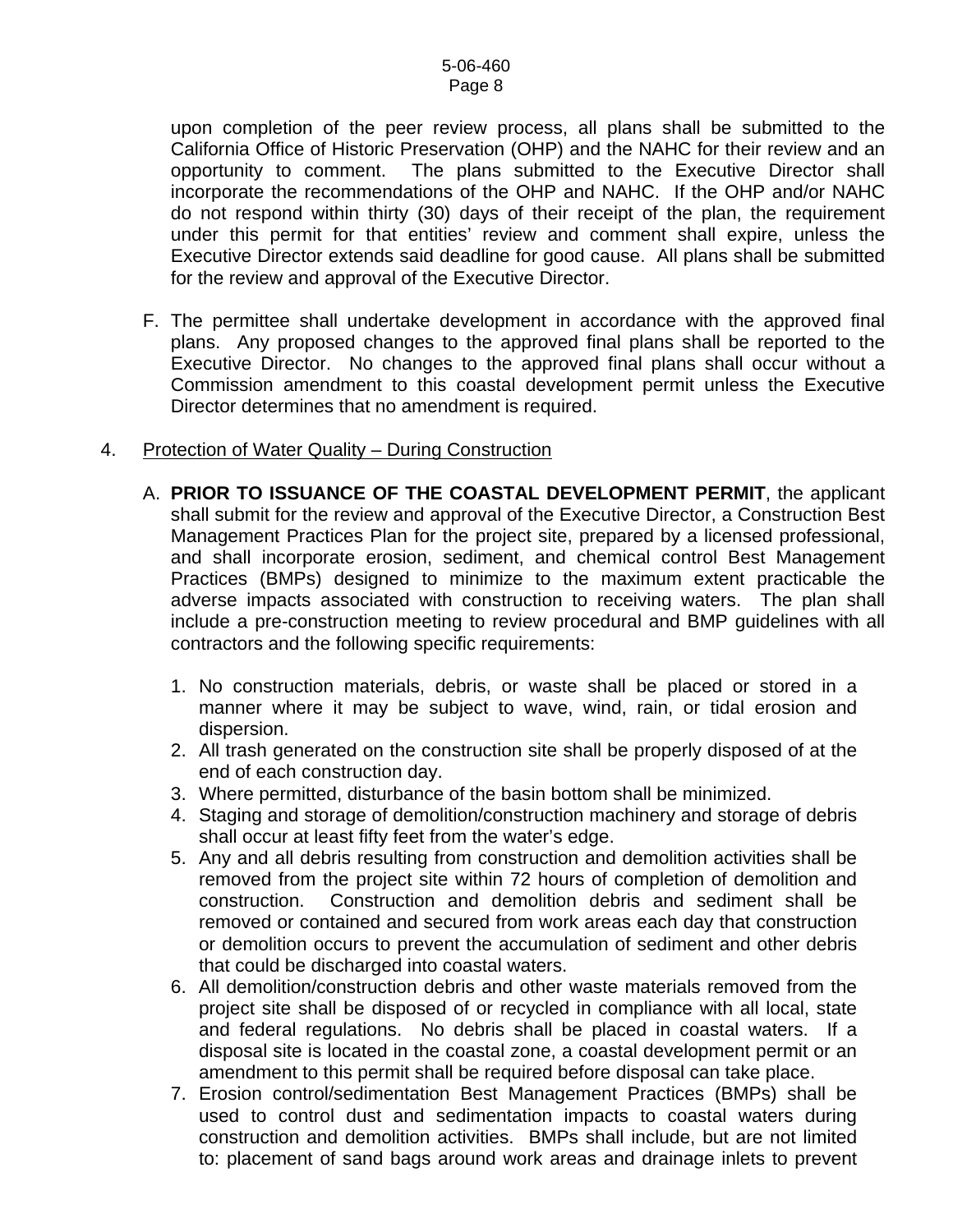runoff/sediment transport into the San Gabriel River, its tributaries and the Pacific Ocean.

- 8. All construction materials, excluding lumber, shall be covered and enclosed on all sides, and kept as far away from storm drain inlets and receiving waters as possible.
- 9. In the event that lead-contaminated soils or other toxins or contaminated material are discovered on the site, such matter shall be stockpiled and transported off-site only in accordance with Department of Toxic Substances Control (DTSC) rules and/or Regional Water Quality Control Board (RWQCB) regulations.
- B. The required Construction Best Management Practices Plan for the project site shall also include the following BMPs designed to prevent spillage and/or runoff of construction and demolition-related materials, sediment, or contaminants associated with construction activity. The applicant shall:
	- 1. Develop and implement spill prevention and control measures and shall ensure the proper handling, storage, and application of petroleum products and other construction materials. These shall include a designated fueling and vehicle maintenance area with appropriate berms and protection to prevent any spillage of gasoline or related petroleum products or contact with runoff. It shall be located as far away from the receiving waters and storm drain inlets as possible.
	- 2. Maintain and wash equipment and machinery in confined areas specifically designed to control runoff. Thinners or solvents shall not be discharged into sanitary or storm sewer systems. Washout from concrete trucks shall be disposed of at a controlled location not subject to runoff into coastal waters, and more than fifty feet away from a storm drain, open ditch or surface waters.
	- 3. Provide and maintain adequate disposal facilities for solid waste, including excess concrete, produced during construction and demolition.
	- 4. Provide and maintain temporary sediment basins (including debris basins, desilting basins or silt traps), temporary drains and swales, sand bag barriers, wind barriers such as solid board fence, snow fences, or hay bales and silt fencing.
	- 5. Stabilize any stockpiled fill with geofabric covers or other appropriate cover, and close and stabilize open trenches as soon as possible.
	- 6. Implement the approved Construction Best Management Practices Plan on the project site prior to and concurrent with the demolition and construction operations. The BMPs shall be maintained throughout the development process.
- C. The Construction Best Management Practices Plan approved by the Executive Director pursuant to this condition shall be attached to all final construction plans. The permittee shall undertake the approved development in accordance with the approved Construction Best Management Practices Plan. Any proposed changes to the approved Construction Best Management Practices Plan shall be reported to the Executive Director in order to determine if the proposed change shall require a permit amendment pursuant to the requirements of the Coastal Act and the California Code of Regulations. No changes to the approved plan shall occur without a Commission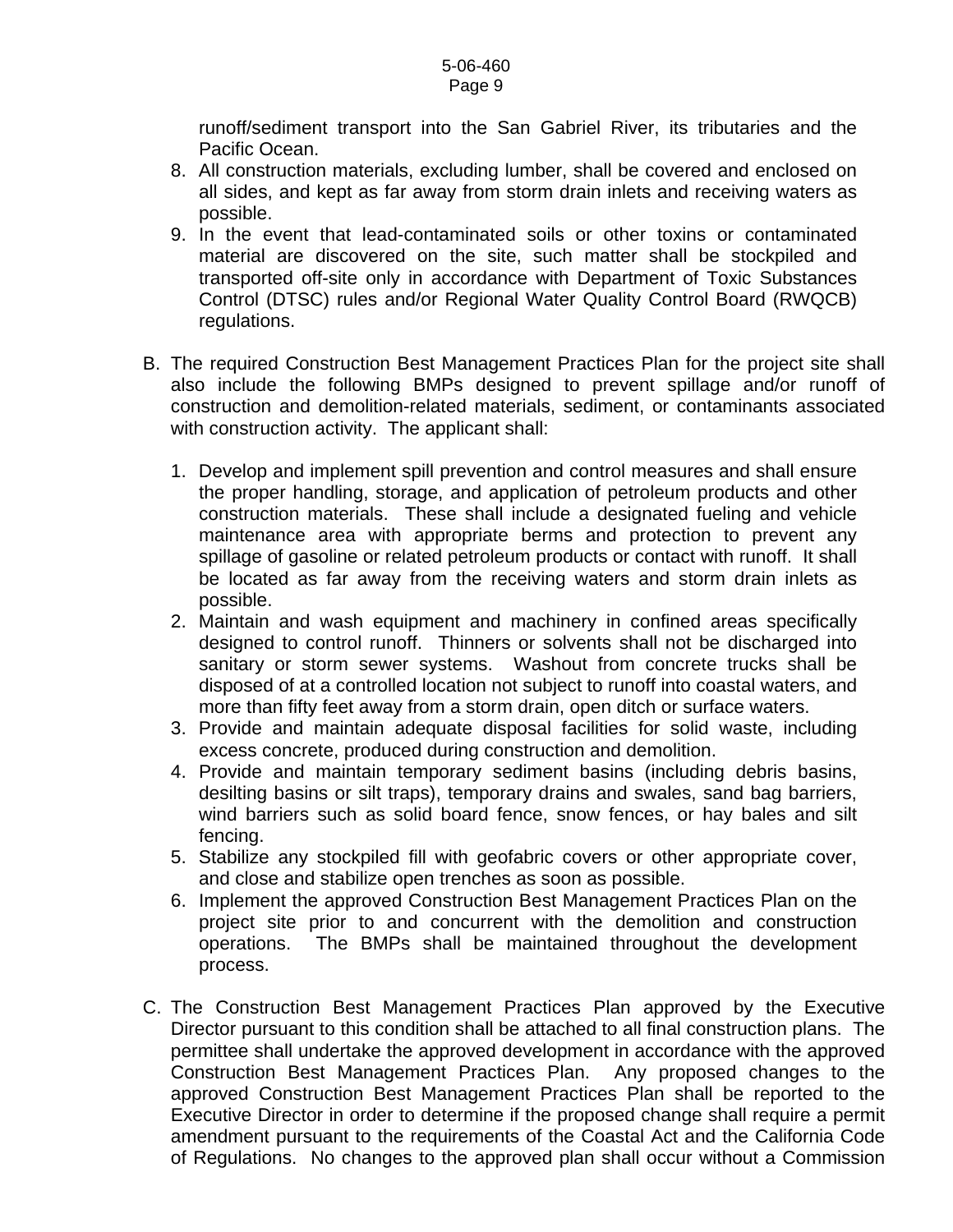amendment to this coastal development permit unless the Executive Director determines that no amendment is required.

#### 5. Lighting Plan

**PRIOR TO ISSUANCE OF THE COASTAL DEVELOPMENT PERMIT**, the applicant shall submit for the review and approval of the Executive Director, a project lighting plan for the approved pump station designed to minimize to the maximum extent practicable the adverse impacts associated with nighttime lighting to adjacent habitat areas. The lighting plan shall include provisions to ensure that no lighting associated with the project shall significantly impact adjacent environmentally sensitive habitat including adjacent wetlands and waterways. All lighting within the development shall be directed to the ground and shielded from adjacent areas, and shall be at the lowest levels that will still provide the amount necessary for safety. The lighting plan to be submitted to the Executive Director shall be accompanied by an analysis of the lighting plan prepared by a qualified biologist which documents that the lighting is designed to avoid impacts upon adjacent environmentally sensitive habitat including wetlands. The permittee shall undertake development in accordance with the approved final lighting plan. Any proposed changes to the approved final plans shall be reported to the Executive Director. No changes to the approved final plans shall occur without a Commission amendment to this coastal development permit unless the Executive Director determines that no amendment is required.

#### 6. Resource Agencies

The permittee shall comply with all requirements, requests and mitigation measures from the California Department of Fish and Game, Regional Water Quality Control Board, U.S. Army Corps of Engineers, and the U.S. Fish and Wildlife Service with respect to preservation and protection of water quality and marine environment. Any change in the approved project that may be required by the above-stated agencies shall be submitted to the Executive Director in order to determine if the proposed change shall require a permit amendment pursuant to the requirements of the Coastal Act and the California Code of Regulations.

#### 7. Easements

**PRIOR TO ISSUANCE OF THE COASTAL DEVELOPMENT PERMIT**, the applicant shall submit for the review and approval of the Executive Director, evidence of executed easements or other agreements with adjacent property owners, including the County of Los Angeles, Hellman Ranch, and Southern California Edison company that allows the applicant the right to carry out the portions of the proposed project that requires entering the adjacent properties. The easements or other agreements shall be accompanied by relevant property maps and scaled project plans necessary to interpret the portions of the project that intersect with the adjacent properties.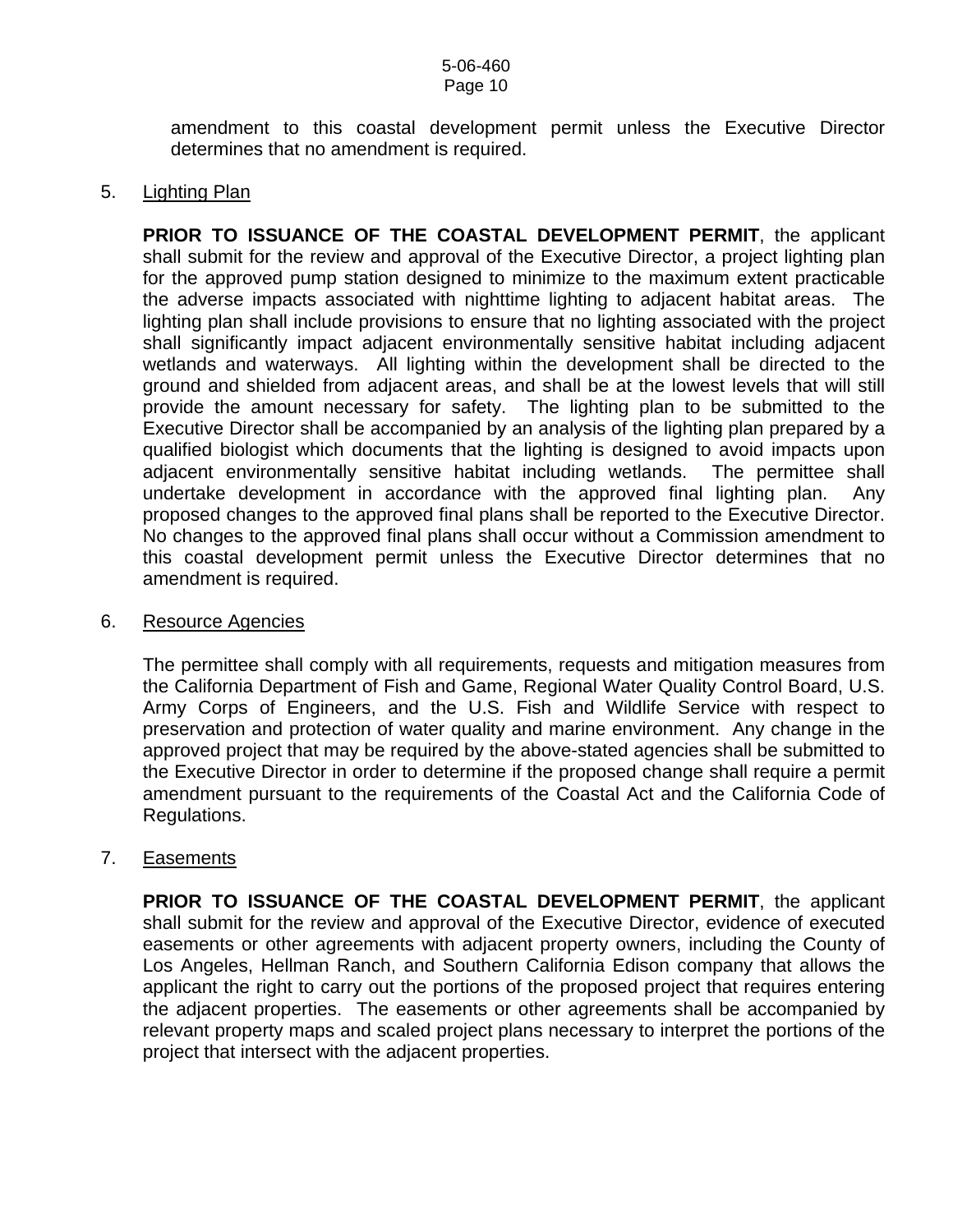## **IV. Findings and Declarations**

The Commission hereby finds and declares:

## **A. Project Description**

The proposed project involves the replacement of an aged and outmoded pump station at the Los Alamitos Retarding Basin with a new modern pump station. The new pump station is proposed to be constructed on top of the western berm of the basin, seventy feet south of the existing pump station. The existing pump station, which will remain operational while the new pump station is constructed, will be disassembled and removed from the site after the new pump station is completed and put into operation. The pumps housed in the pump station are necessary to move stormwater runoff from the Los Alamitos Retarding Basin, over the river levee, and into the San Gabriel River (Exhibit #2).

The Los Alamitos Retarding Basin, located approximately one thousand feet south of Second Street/Westminster Avenue and six hundred feet east of the San Gabriel River, is part of the County of Orange Flood Control system. The 42-acre site, which consists of a depressed thirty-acre basin (-10.0' elev.) surrounded by an earthen berm (+10.0' elev.) and unpaved access road, receives stormwater runoff and other drainage from a 3,584-acre area of in northern Orange County (City of Seal Beach). The project site is bordered by Haynes Cooling Channel and the San Gabriel River on the west, Island Village residential community on the north, Boeing Corporation facilities on the east, and the Hellman Ranch project site and oil fields on the south (Exhibit #2). The site falls within both the cities of Long Beach (Los Angeles County) and Seal Beach (Orange County).

The existing pump station, built in 1958, houses four electric-powered pumps. The new 9,486 square foot pump station, proposed to be constructed on the top of the basin's western berm seventy feet south of the old pump station, will house four new natural gas-powered pumps (with the capacity to add a fifth pump, if needed). The proposed building reaches 24 feet above existing grade, and includes a 27-foot deep below grade wet well. The County states that the new pumps will provide better protection against flooding by increasing the pumping capacity of the facility from 450 cfs (cubic feet per second) to 880 cfs, which is sufficient pumping capacity for a 100-year storm event. The outflow pipes from the new pump station will be connected to the basin's existing set of discharge pipes that extend west over the levee to the east bank of the San Gabriel River (Exhibit #2). A new pipeline line will also be constructed to provide fuel (natural gas) to power the new pumps, and two new above-ground propane tanks are proposed to be constructed next to the pump station as a back-up fuel supply. A new electrical connection, water line and sewer lateral are also proposed as part of the project. All utility lines will be placed underground. The immediate area around the new pump station, about one acre, is proposed to be paved with asphalt (Exhibit #4). New landscaping is proposed along the northern side of the pump station to provide visual and aesthetic benefits to the residents of the adjacent Island Village neighborhood.

The proposed project also includes the implementation of the specific habitat mitigation measures described in the report entitled: Mitigation and Monitoring Program - Los Alamitos Pump Station Project, Prepared for the County of Orange by RBF Consulting, March 15, 2007. The specific habitat mitigation measures being proposed include the creation of 0.28 acres of new wetland habitat in the basin along the toes of the northern and western berms, and the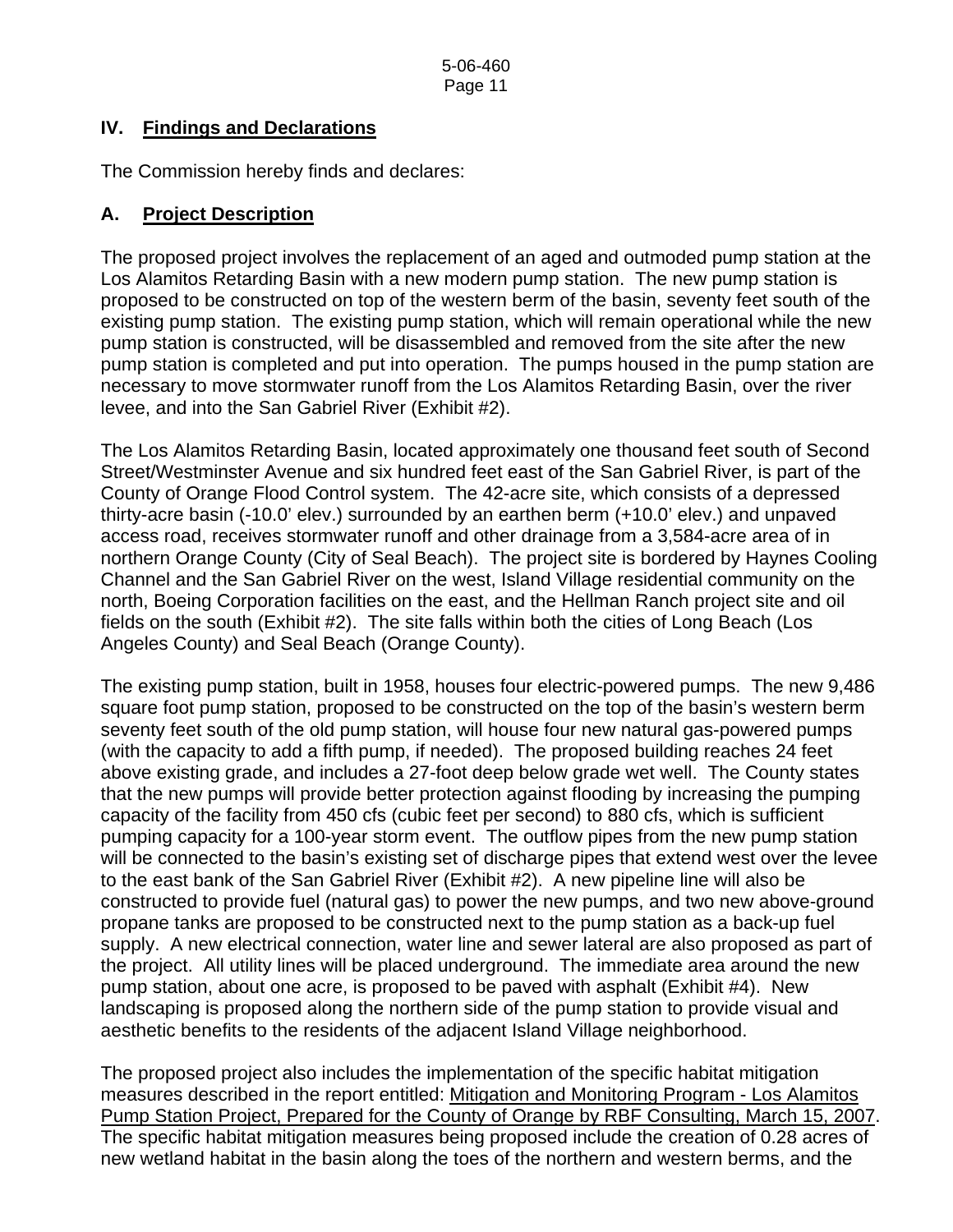construction of a three-foot deep, 3,300 foot long meandering low-flow wet channel in the center of the basin (Exhibit #3).

The new wetland habitat (0.28 acres) is being proposed as mitigation for the project's temporary and permanent impacts to existing wetland habitat. The proposed wetland mitigation ratio is four-to-one (4:1), as the construction of the proposed pump station (foundation, structure and maintenance road) will displace 0.07 acres of isolated patches of mule fat that have grown on top of the elevated berm outside of the basin. The proposed new wetland area will be created by excavating the outer parts of the existing berms located to the north and south of the new pump station (Exhibit #3). The proposed project will not result in any permanent loss of existing wetland area within the basin.

The purpose of the proposed 3,300 foot long meandering low-flow wet channel in the center of the basin is to achieve dry weather flow water quality treatment. The meandering low-flow wet channel, which would extend from the existing inlet channel to the proposed pump station, has a 2.8 acre-feet capacity. The proposed meandering low-flow wet channel will allow a longer hydraulic residence time during which the UV light rays of the sun will reduce bacteria content before the water percolates into the ground or is pumped out of the basin. Pollutant removal along the channel is achieved by infiltration, settling of sediment by reducing flow velocity, and UV light exposure.

The proposed project includes approximately 9,215 cubic yards of excavation, 5,100 of which is for the construction of the low-flow wet channel. A total of 7,965 cubic yards of material will be exported from the site. The proposed construction equipment access route extends from Pacific Coast Highway (State Highway One) southwest of the project site, and through Hellman Ranch along existing roads, including the Southern California Edison (SCE) utility maintenance road. The County is in the process of obtaining the necessary temporary construction easement rights from the County of Los Angeles, Hellman Ranch, and SCE. The City of Seal Beach Maintenance Yard, located at the end of Adolfo Lopez Drive, just outside of the Los Alamitos Retarding Basin facility, is the location of the project construction staging area. The County anticipates that construction of the new pump station will take about one year, at which time the new pumps will be connected to the existing outfall pipes, and then the old pump station will be demolished.

#### **B. Marine Resources and Environmentally Sensitive Habitat Areas (ESHA)**

The Coastal Act contains policies that protect marine resources, water quality and sensitive habitats from the adverse impacts of development. The following Coastal Act policies apply to the proposed project because the project site, the 42-acre Los Alamitos Retarding Basin, contains marine resources including wetlands and sensitive habitat area. In addition, the purpose of the proposed pump station is to move and discharge stormwater runoff from the basin and into the San Gabriel River Estuary. Therefore, the project may affect water quality.

The applicant has considered several project alternatives and has submitted the currently proposed project (the environmentally superior feasible alternative) in an effort to comply with the following Coastal Act policies that protect marine resources, water quality and sensitive habitats.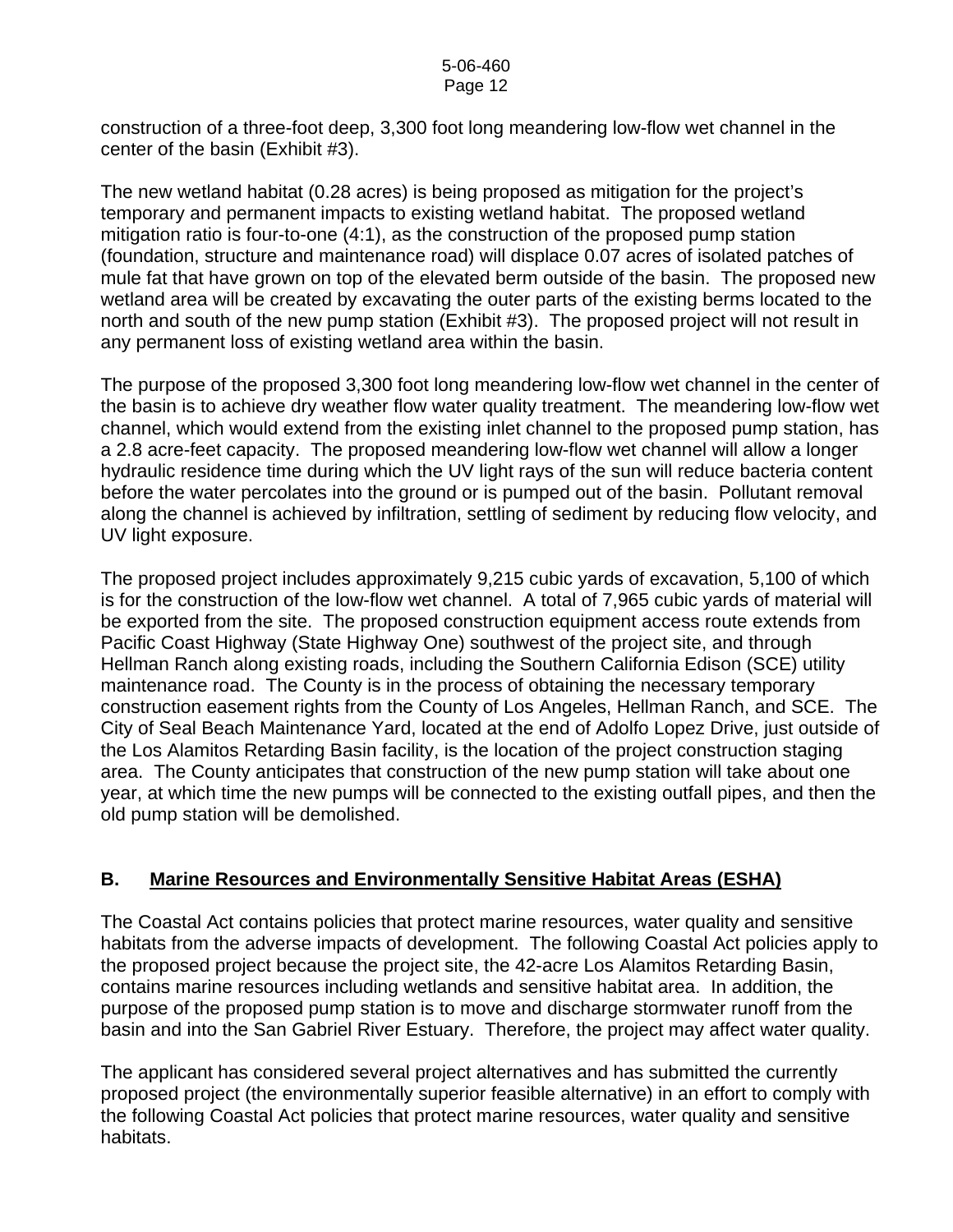Section 30230 of the Coastal Act states:

Marine resources shall be maintained, enhanced, and where feasible, restored. Special protection shall be given to areas and species of special biological or economic significance. Uses of the marine environment shall be carried out in a manner that will sustain the biological productivity of coastal waters and that will maintain healthy populations of all species of marine organisms adequate for longterm commercial, recreational, scientific, and educational purposes.

Section 30231 of the Coastal Act states:

The biological productivity and the quality of coastal waters, streams, wetlands, estuaries, and lakes appropriate to maintain optimum populations of marine organisms and for the protection of human health shall be maintained and, where feasible, restored through, among other means, minimizing adverse effects of waste water discharges and entrainment, controlling runoff, preventing depletion of ground water supplies and substantial interference with surface water flow, encouraging waste water reclamation, maintaining natural vegetation buffer areas that protect riparian habitats, and minimizing alteration of natural streams.

Section 30240 of the Coastal Act states:

(a) Environmentally sensitive habitat areas shall be protected against any significant disruption of habitat values, and only uses dependent on such resources shall be allowed within such areas.

(b) Development in areas adjacent to environmentally sensitive habitat areas and parks and recreation areas shall be sited and designed to prevent impacts which would significantly degrade such areas, and shall be compatible with the continuance of such habitat areas.

The 42-acre Los Alamitos Retarding Basin is part of the County of Orange Flood Control system that receives drainage and stormwater runoff from the surrounding area in northern Orange County. The pumps housed in the pump station are necessary to move stormwater runoff from the Los Alamitos Retarding Basin, over the river levee, and into the San Gabriel River Estuary. The Seal Beach National Wildlife Refuge is located one mile southeast of the site, and the eastern edges of the Los Cerritos Wetlands are located just a few hundred feet west of the site and the San Gabriel River. The entire area is part of the historic delta of the San Gabriel River.

The bottom (about thirty acres -10.0' elev.) of the Los Alamitos Retarding Basin is a wetland as defined by the Coastal Act because of the presence of hydric soils, water and hydrophytic vegetation (although the County has maintained the basin in a mostly dry and vegetation-free state). In addition, patches of wetland and riparian vegetation (primarily mule fat/willows) can be found growing on the berms and upland areas (+10.0' elev.) that surround the basin.

Many plant and animal species have been observed at the project site. The presence of one sensitive plant species has been documented within the basin: the Southern Tarplant (*Centromadia parryi ssp. Australis*) [Plant Surveys June 10, 2003 and February 23, 2006 by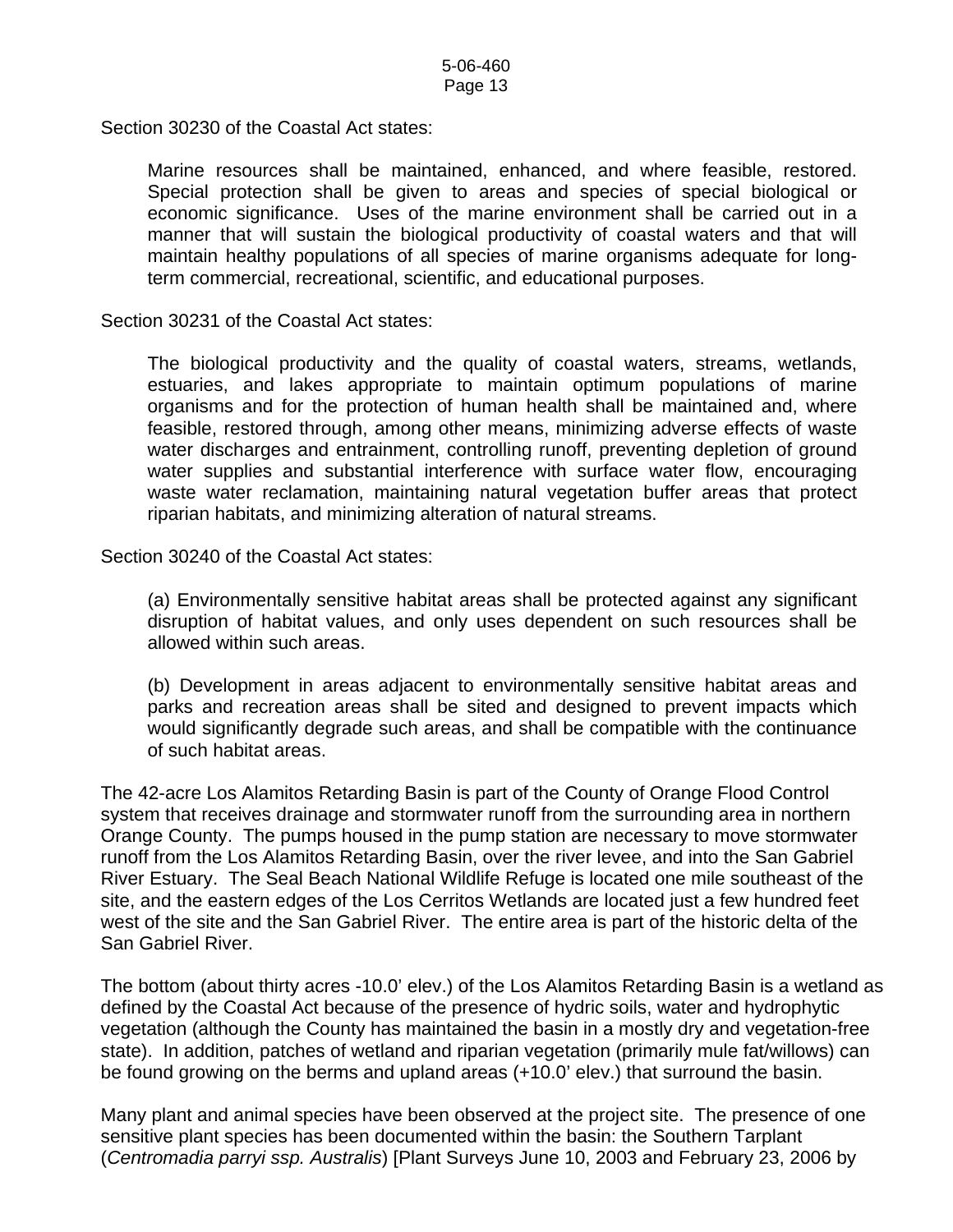#### 5-06-460 Page 14

BonTerra Consulting]. The Southern Tarplant, a federal species of concern, is growing on the eastern side of the basin and will not be disturbed by the proposed project.

Many species of birds are known to inhabit the project area, including Great Blue Herons which were observed by staff feeding on mosquito fish within the basin on August 6, 2003. Burrowing Owls are also known to inhabit the area in the vicinity of the project, although none have been observed on the project site. Even so, the Mitigated Negative Declaration certified by the County includes mitigation measures to avoid the destruction of owl burrows while the burrows are occupied. Also, although no western snowy plovers have been observed at or near the site, the area could provide habitat for the endangered snowy plover as other plover species (black-bellied plover, semipalmated plover and killdeer) were seen in the area during an August 2003 survey.

No threatened or endangered insects were detected on the site during a Focused Tiger Beetle Survey by Biologist Guy Bruyea in 2003, but site contains potential habitat for the Gabb's tiger beetle and sandy beach tiger beetle.

## **Project Impacts and Proposed Mitigation**

Several project alternatives were considered by the applicant, and the applicant has proposed the alternative with the least impact on wetlands and habitat. The originally proposed project included 2.1 acres of permanent wetland impacts as the new pump station was proposed to be constructed on fill within the floor of the basin. The currently proposed alternative, the environmentally superior feasible alternative, will not result in any net loss of wetland area, as the pump station will be constructed on upland area on the edge of the basin and its permanent wetland impact (displacement of 0.07 acres of wetland ) will be fully mitigated at a four-to-one (4:1) ratio. Basin slope areas adjacent to the wetland impacts will be excavated to create new wetland habitat.

The proposed habitat mitigation measures are described in the report entitled: Mitigation and Monitoring Program - Los Alamitos Pump Station Project, Prepared for the County of Orange by RBF Consulting, March 15, 2007. The creation of 0.28 acres of new wetland habitat, the planting of 0.14 acres of mule fat and salt-tolerant species along northern edge of basin, and the creation of a low-flow wet channel are all being proposed as mitigation for the project's temporary and permanent impacts to existing wetland habitat.

The construction of the proposed pump station (foundation, structure and maintenance road) will displace 0.07 acres of isolated patches of mule fat on the basin's western berm that have been delineated as riparian wetland [Delineation of Jurisdictional Waters, Los Alamitos Pump Station, by RBF Consulting, March 29, 2006]. The pump station building construction zone (i.e., the buffer area around the structure), will temporarily impact another 0.24 acres of mule fat (buffer). The pump station apron construction zone in the bottom of the basin will temporarily affect 0.26 acres of wetlands. The proposed project will not result in any permanent loss of existing wetland area within the basin.

As previously stated, the proposed project includes the creation of 0.28 acres (4:1 ratio) of new wetland habitat by excavating the out parts of the basin's existing berms located to the north and south of the new pump station (Exhibit #3). An additional 0.14 acre area along the toe of the northern berm will be planted with mule fat scrub/saline tolerant herb species to mitigate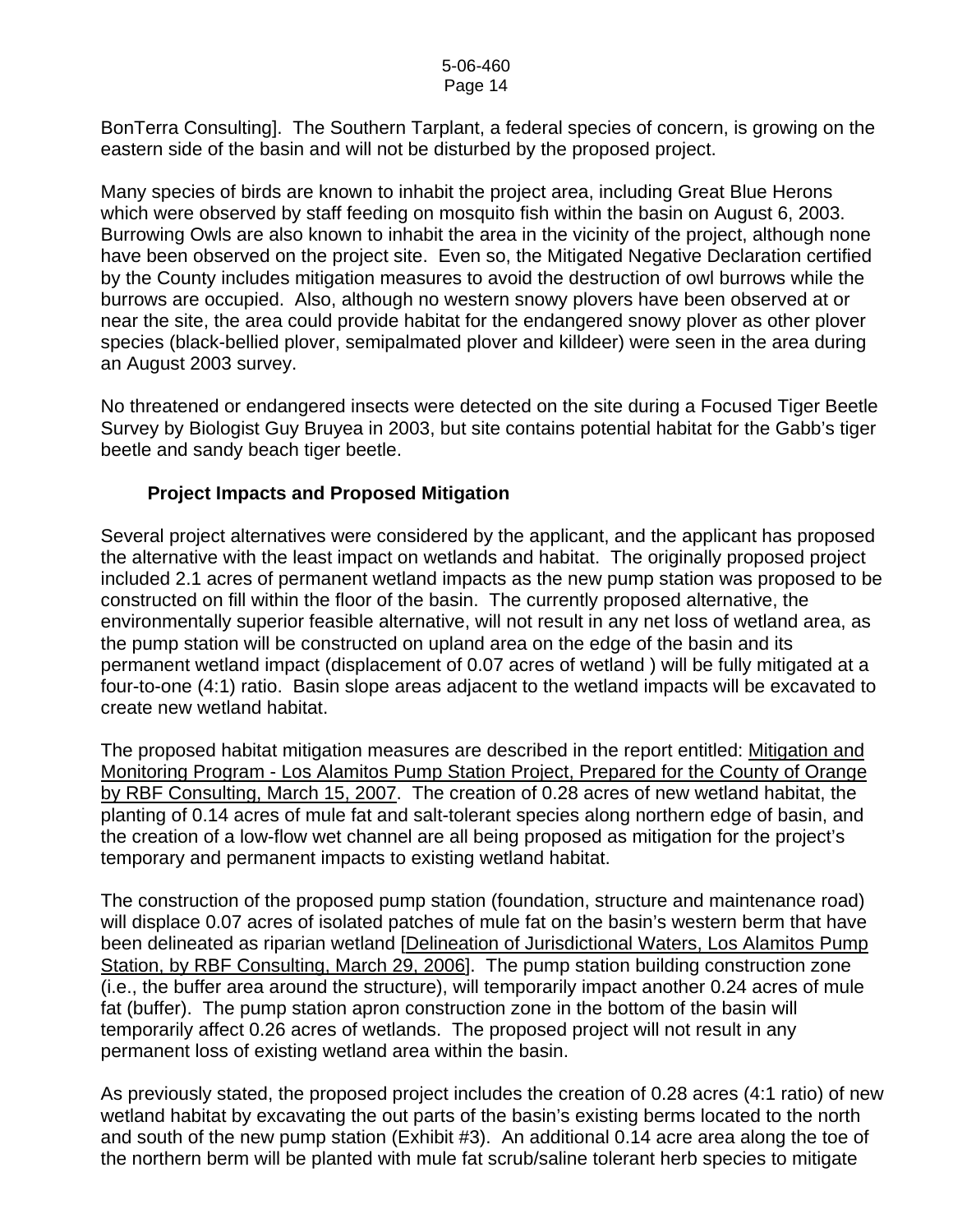the removal of the vegetation where the pump station will be constructed. The proposed habitat mitigation measures also include the construction of a three-foot deep, 3,300 foot long meandering low-flow wet channel in the center of the basin (Exhibit #3). The purpose of the proposed 3,300 foot long meandering low-flow wet channel in the center of the basin is to achieve dry weather flow water quality treatment. The meandering low-flow wet channel, which would extend from the existing inlet channel to the proposed pump station, has a 2.8 acre-feet capacity. The proposed meandering low-flow wet channel will allow a longer hydraulic residence time during which the UV light rays of the sun will reduce bacteria content before the water percolates into the ground or is pumped out of the basin. Pollutant removal along the channel is achieved by infiltration, settling of sediment by reducing flow velocity, and UV light exposure. The grading of the low-flow channel would affect temporarily 3.16 acres of the basin bottom, but no wetland area will be filled or displaced by the low-flow wet channel.

#### **Fill of Coastal Wetlands**

As previously stated, the proposed pump station project includes fill that will displace 0.07 acres of isolated patches of mule fat on the basin's western berm. The proposed displacement of this vegetated riparian area constitutes fill in a wetland. Section 30233(a) of the Coastal Act addresses fill of wetlands and open coastal waters as follows:

The diking, filling, or dredging of open coastal waters, wetlands, estuaries, and lakes shall be permitted in accordance with other applicable provisions of this division, where there is no feasible less environmentally damaging alternative, and where feasible mitigation measures have been provided to minimize adverse environmental effects, and shall be limited to the following:

(5) Incidental public service purposes, including but not limited to, burying cables and pipes or inspection of piers and maintenance of existing intake and outfall lines.

Section 30233(a) of the Coastal Act limits the fill of open coastal water to specific, enumerated uses and also requires that any project which results in fill of open coastal waters provide adequate mitigation and that the project be the least environmentally damaging alternative. The fill for the proposed development consistent with the requirements of Section 30233 (a), as follows:

Allowable Use - Section 30233(a)(5) of the Coastal Act allows fill of open coastal waters for incidental public service purposes. The proposed project provides a public service in the form of flood control. The proposed pump station that would displace minimized wetland area is part of an existing outfall system that directs runoff from the retarding basin into the San Gabriel River Estuary, and constitutes an allowable use under Section 30233(a)(5).

Least Environmentally Damaging Alternative – The proposed project, as conditioned, is the least environmentally damaging feasible alternative of several alternatives considered, as it minimizes to the maximum extent feasible adverse impacts to the wetlands and sensitive habitat areas that exist on and adjacent to the project site.

Adequate Mitigation - Section 30233 also requires that any project which results in fill of open coastal waters also provide adequate mitigation. The creation of 0.28 acres of new wetland habitat, the planting of 0.14 acres of mule fat and salt-tolerant species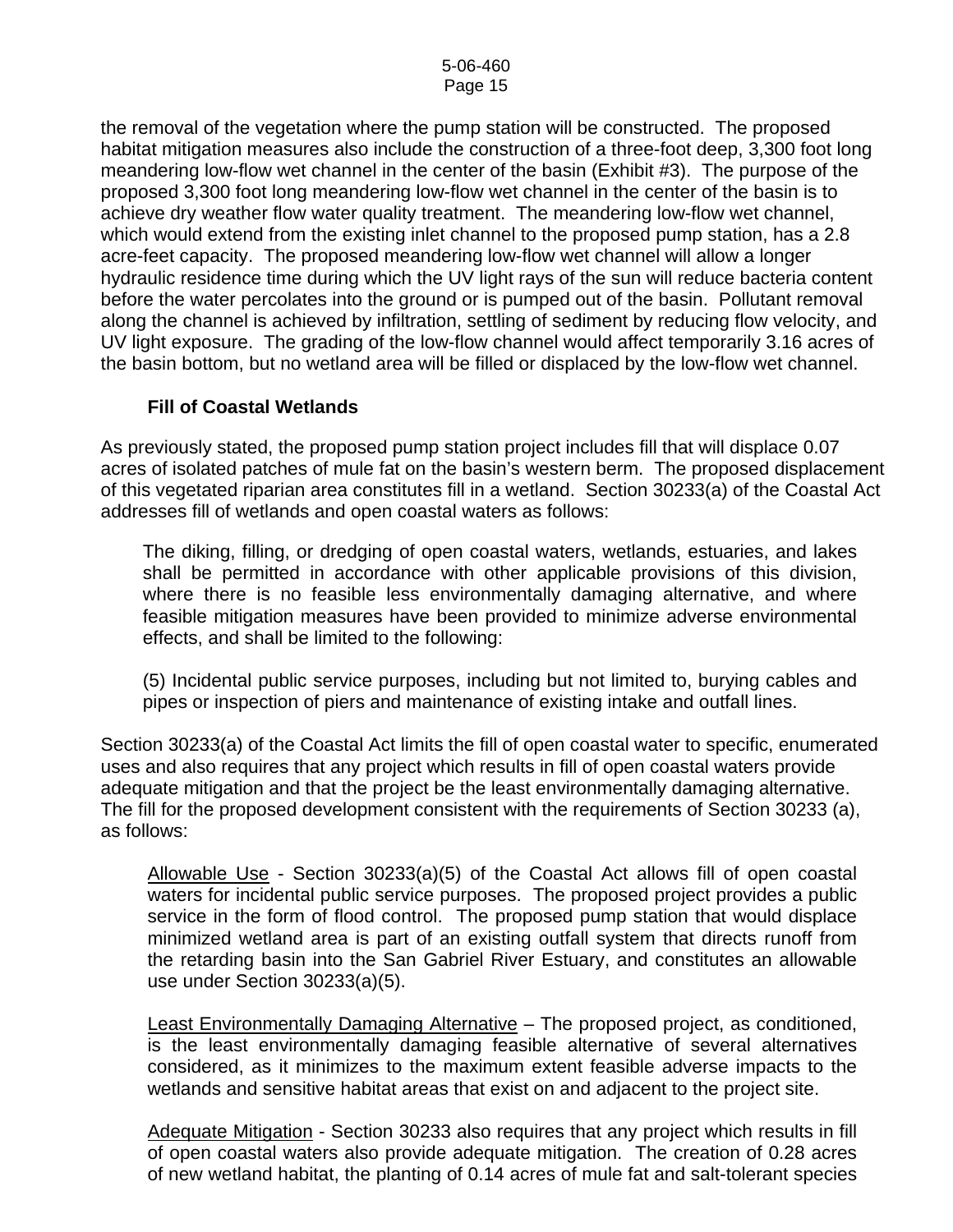#### 5-06-460 Page 16

along northern edge of basin, and the creation of a low-flow wet channel are all being proposed as mitigation for the project's temporary and permanent impacts to existing wetland habitat. Thus, adequate mitigation is provided by the proposed project in that the loss of wetland habitat will be offset by four-to-one replacement of filled area and the improvement of additional existing wetland area through planting of native plants in the basin.

For the reasons discussed above, the Commission finds that the project, as conditioned, is consistent with Section 30233 of the Coastal Act.

#### **Conditions of Approval**

Sections 30230, 30231 and 30240 of the Coastal Act require that the natural resources of the project area be protected, restored and enhanced. Coastal Act Section 30233 limits activities that can be permitted in wetlands. In order to conform with the relevant policies of the Coastal Act, the permit includes special conditions relating to the proposed habitat and mitigation plan and protection of water quality.

The Commission staff biologist has reviewed the proposed habitat and mitigation plan and offered the following observation:

"A 0.28 acre wetland creation area is planned as mitigation for 0.07 acres of wetland impacts. Once this has been accomplished, the mitigation and monitoring program does not detail any further tasks for this area. Wetland species such as pickleweed (*Salicornia virginica*) and salt-grass (*Distichylis spicata*) are known to successfully self-recruit into bare areas when source populations are near-by. If after two years, native wetland plant self-recruitment has not occurred, pickleweed and salt-grass plantings should be undertaken. In addition, weed surveys and weed eradication for the wetland creation areas shall be added to the monitoring plan and performed for the duration of the monitoring program."

It is important that the County weed out the non-native plants in order to preserve the native vegetation that is established, or will be established, at the project site. Therefore, **Special Condition Two** requires the County to conduct native plant recruitment surveys and to plant native wetland plants if self-recruitment has not occurred after two years. The condition also requires that the proposed mitigation be implemented at the same time that the proposed pump station is built, and that existing native vegetation on the site be protected with flagging to avoid disturbance.

The Commission recognizes that chemical pollution and siltation adversely affect water quality, biological productivity and coastal recreation. The proposed work is located near coastal waters that support both sensitive species and public recreational activities. The storage or placement of construction material, debris, or waste in a location where it could be discharged into coastal waters would result in an adverse effect on the marine environment. Therefore, it is important that the work be performed in a manner that avoids or minimizes adverse impacts to water quality and marine resources. In order to minimize adverse construction impacts, the Commission imposes **Special Condition Four** to require the implementation of best management practices. The condition requires the proper storage of construction materials and the implementation of spill prevention and control measures. Only as conditioned to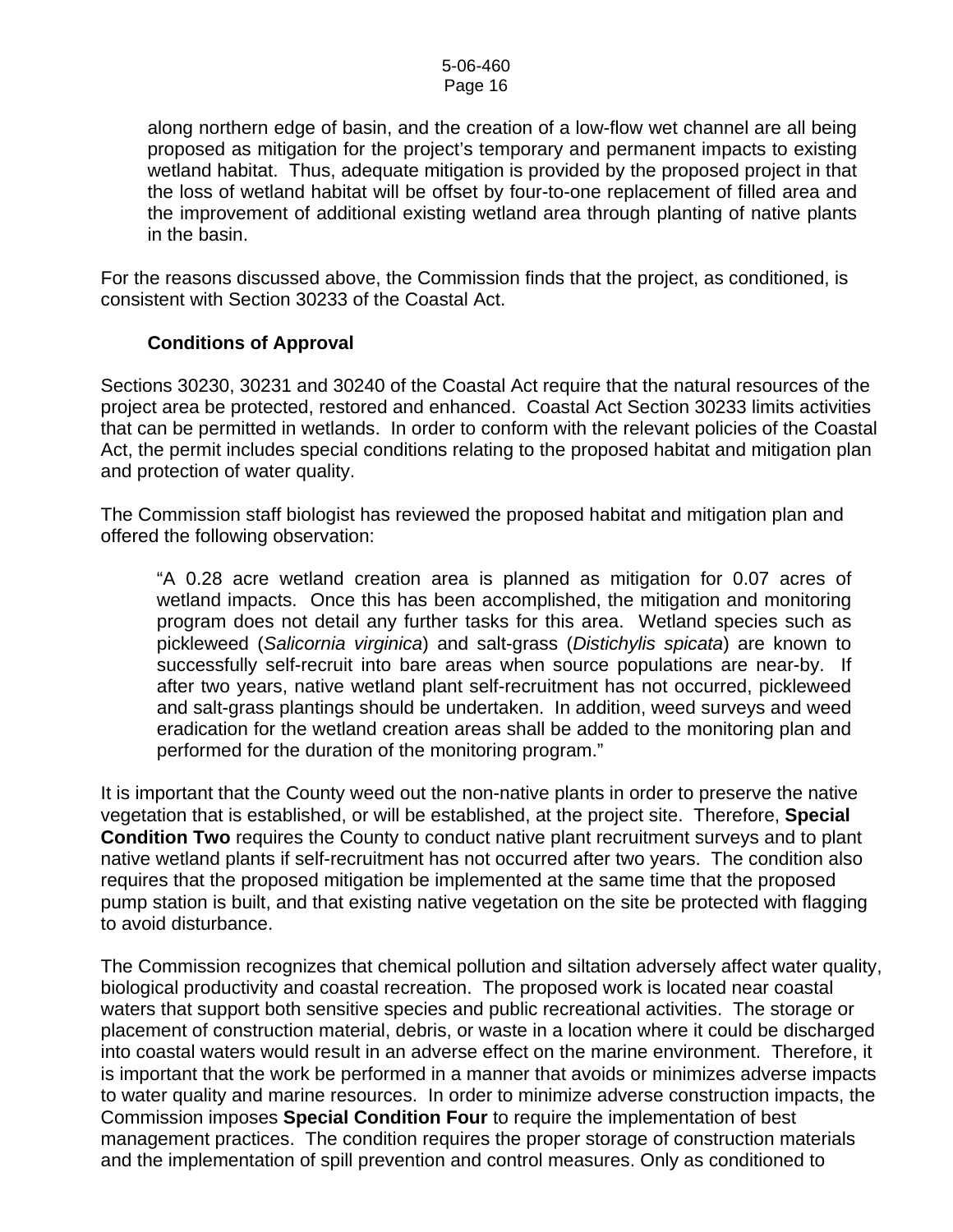#### 5-06-460 Page 17

protect the marine habitat from adverse construction impacts does the proposed project comply with the marine resource and sensitive habitat provisions of the Coastal Act.

In order to protect adjacent sensitive habitat areas from adverse impacts caused by nighttime lighting **Special Condition Five** requires the County to submit a lighting plan that minimizes the adverse effects of nighttime lighting on the adjacent habitat areas. In addition, **Special Condition Six** requires the permittee to comply with all permit requirements and mitigation measures of the California Department of Fish and Game, Regional Water Quality Control Board, U.S. Army Corps of Engineers, and the U.S. Fish and Wildlife Service with respect to preservation and protection of water quality and marine environment. Only as conditioned will the proposed project ensure that marine resources and water quality be protected as required by the resource protection policies of the Coastal Act.

Section 30240(b) of the Coastal Act requires that development in areas adjacent to environmentally sensitive habitat areas (ESHA) and recreation areas be sited and designed to prevent impacts that would significantly degrade such areas, and shall be compatible with the continuance of such habitat areas.

As previously stated, the applicant studied several project alternatives, and the currently proposed project is the alternative with the least impact on wetlands and habitat. The originally proposed project included 2.1 acres of permanent wetland impacts as the new pump station was proposed to be constructed on fill within the floor of the basin. The currently proposed alternative, the environmentally superior feasible alternative, will not result in any net loss of wetland area, as the pump station will be constructed on upland area on the edge of the basin and its permanent wetland impact (displacement of 0.07 acres of wetland ) will be fully mitigated at a four-to-one (4:1) ratio. Basin slope areas adjacent to the wetland impacts will be excavated to create new wetland habitat. Therefore, the Commission finds that the project, as conditioned, is consistent with Section 30240 of the Coastal Act because the proposed development, as conditioned, has been sited and designed to prevent impacts which would significantly degrade sensitive habitat areas, and will be compatible with the continuance of such habitat areas.

All adverse environmental effects of the proposed project have been minimized by the proposed habitat mitigation plans and the special conditions of approval. Therefore, the proposed project, as conditioned, is consistent with the ESHA and marine resource policies of the Coastal Act.

#### **C. Archaeological Resources**

Section 30244 of the Coastal Act requires that reasonable mitigation measures shall be required where development would adversely impact archaeological or paleontological resources.

Section 30244 of the Coastal Act sates:

Where development would adversely impact archaeological or paleontological resources as identified by the State Historic Preservation Officer, reasonable mitigation measures shall be required.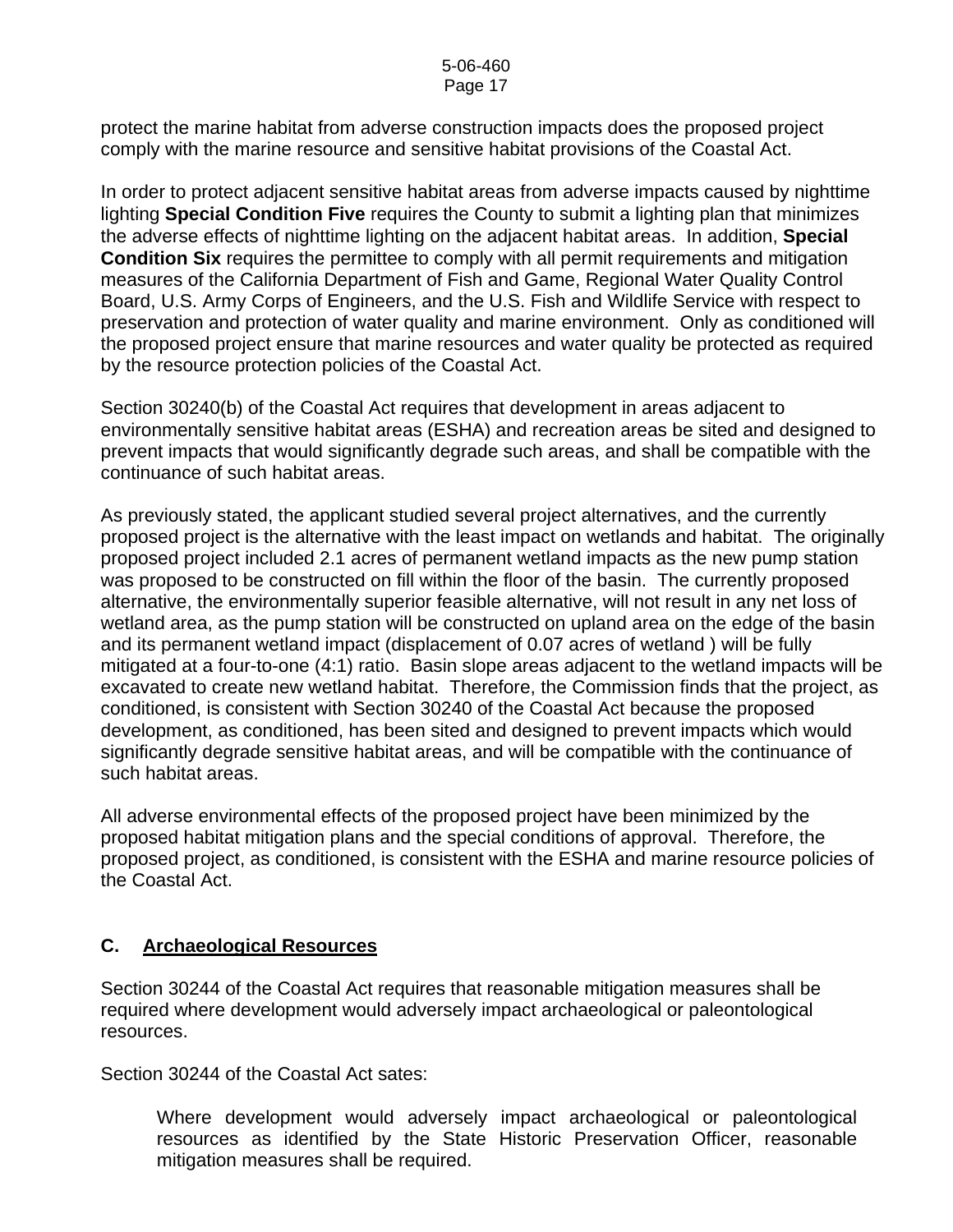The applicant has studied the known archeological sites in the area as part of an investigation entitled Phase I Cultural Resources Assessment, Los Alamitos Pump Station Project, Prepared for RBF Consulting by BonTerra Consulting, February 27, 2003. Although there are no known archeological sites in the area where the proposed ground disturbance would occur, there are a significant number of sites in the immediate area. Prehistoric human remains have been unearthed within one mile of the project site at Hellman Ranch, and there is a possibility that archeological resources could be unearthed with the grading that would occur with the proposed project. Therefore, the Commission imposes **Special Condition Three** to ensure that reasonable mitigation measures area in place in the event that archeological resources are unearthed during completion of the permitted development. As conditioned, the proposed project is consistent with Section 30244 of the Coastal Act.

## **D. Public Access and Recreation**

One of the basic goals stated in the Coastal Act and is to maximize public access to and along the coast. The Coastal Act has several policies that protect public access along the shoreline and public recreational opportunities.

Section 30210 of the Coastal Act states:

In carrying out the requirement of Section 4 of Article X of the California Constitution, maximum access, which shall be conspicuously posted, and recreational opportunities shall be provided for all the people consistent with public safety needs and the need to protect public rights, rights of private property owners, and natural resource areas from overuse.

Section 30211 of the Coastal Act states:

Development shall not interfere with the public's right of access to the sea where acquired through use or legislative authorization, including, but not limited to, the use of dry sand and rocky coastal beaches to the first line of terrestrial vegetation.

Section 30213 of the Coastal Act states:

Lower cost visitor and recreational facilities shall be protected, encouraged, and, where feasible, provided. Developments providing public recreational opportunities are preferred...

The proposed development will not interfere with public access or any existing public recreation uses of coastal resources as the project site is not open for public access at this time. The proposed development is about six hundred feet east of the San Gabriel River and the public bicycle route that runs along the east bank of the river. The proposed development will not eliminate any potential future recreational uses at or near the site. Therefore, the Commission finds that the proposed development, as conditioned, does not conflict with any of the public access or recreation provisions of the Coastal Act.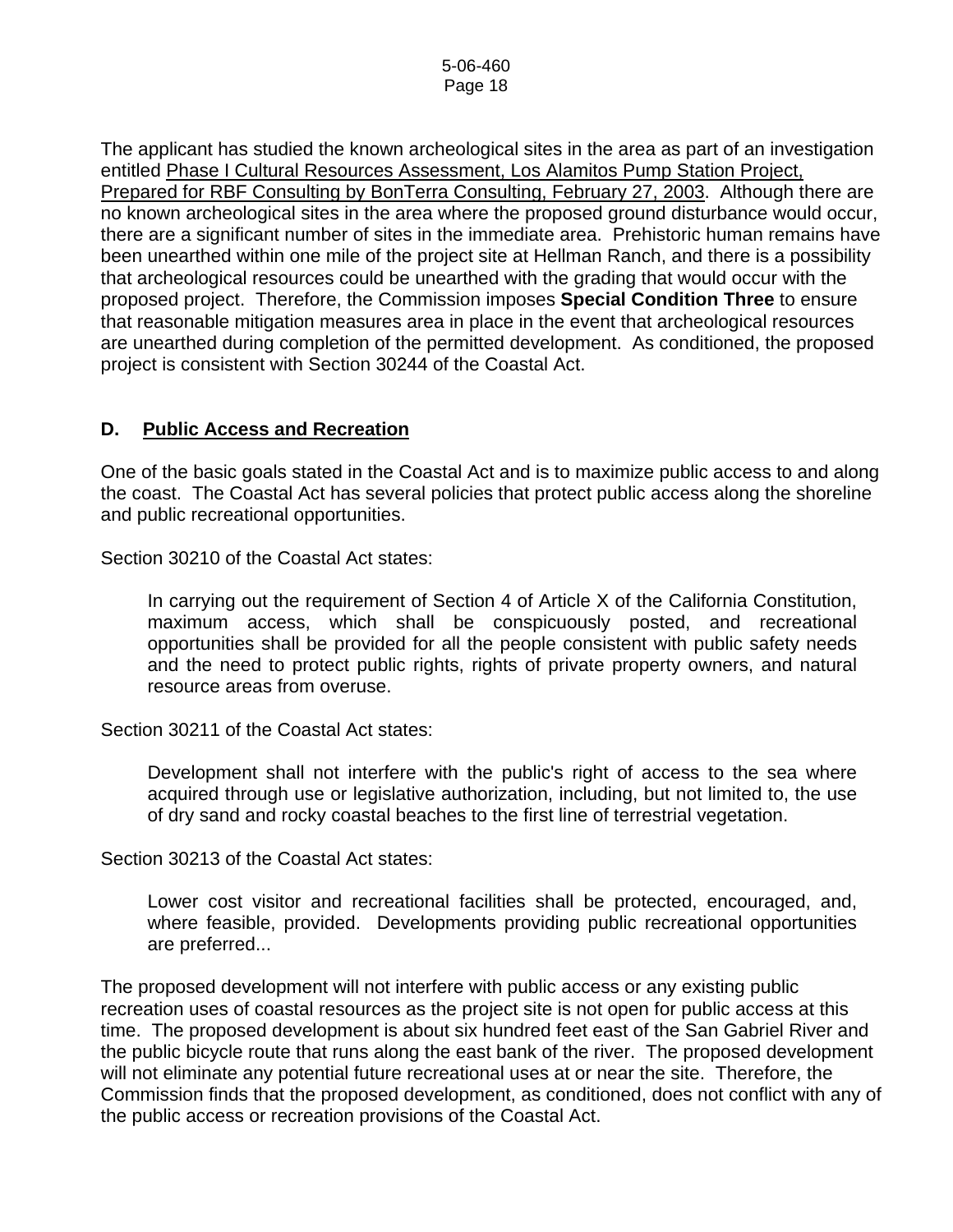## **E. Scenic Resources**

Section 30251 of the Coastal Act requires that the scenic and visual qualities of the project area be considered and protected as a resource of public importance.

Section 30251 of the Coastal Act states in part that:

The scenic and visual qualities of coastal areas shall be considered and protected as a resource of public importance. Permitted development shall be sited and designed to protect views to and along the ocean and scenic coastal areas...be visually compatible with the character of surrounding areas...

The proposed project, which includes new underground utility connections, will replace one existing pump station with a new pump station. No public views to or along the ocean will be adversely affected by the development, and the project is visually compatible with the character of the surrounding area. The surrounding area includes a very large industrial park (Boeing) to the east, and oil field (Hellman Ranch) to the south, the channelized San Gabriel River to the west, and a cinderblock wall (around the Island Village residential neighborhood) to the north. Therefore, the proposed project is consistent Section 30251 of the Coastal Act.

## **F. Local Coastal Program**

A coastal development permit is required from the Commission for the proposed development because it is located within the Commission's area of original jurisdiction. The Commission's standard of review for the proposed development is the Chapter 3 policies of the Coastal Act. Coastal Act section 30604(a) states that, prior to certification of a local coastal program ("LCP"), a coastal development permit can only be issued upon a finding that the proposed development is in conformity with Chapter 3 of the Act and that the permitted development will not prejudice the ability of the local government to prepare an LCP that is in conformity with Chapter 3. As conditioned, the proposed development is consistent with Chapter 3 of the Coastal Act. Approval of the project, as conditioned, will not prejudice the ability of the local governments (Cities of Long Beach and Seal Beach) to prepare an LCP that is in conformity with the provisions of Chapter 3 of the Coastal Act.

## **G. California Environmental Quality Act (CEQA)**

Section 13096 Title 14 of the California Code of Regulations requires Commission approval of a coastal development permit application to be supported by a finding showing the application, as conditioned by any conditions of approval, to be consistent with any applicable requirements of the California Environmental Quality Act (CEQA). Section 21080.5(d)(2)(A) of CEQA prohibits a proposed development from being approved if there are feasible alternatives or feasible mitigation measures available which would substantially lessen any significant adverse effect which the activity may have on the environment.

The proposed project, as conditioned, has been found consistent with the Chapter 3 policies of the Coastal Act. As conditioned, there are no feasible alternatives or feasible mitigation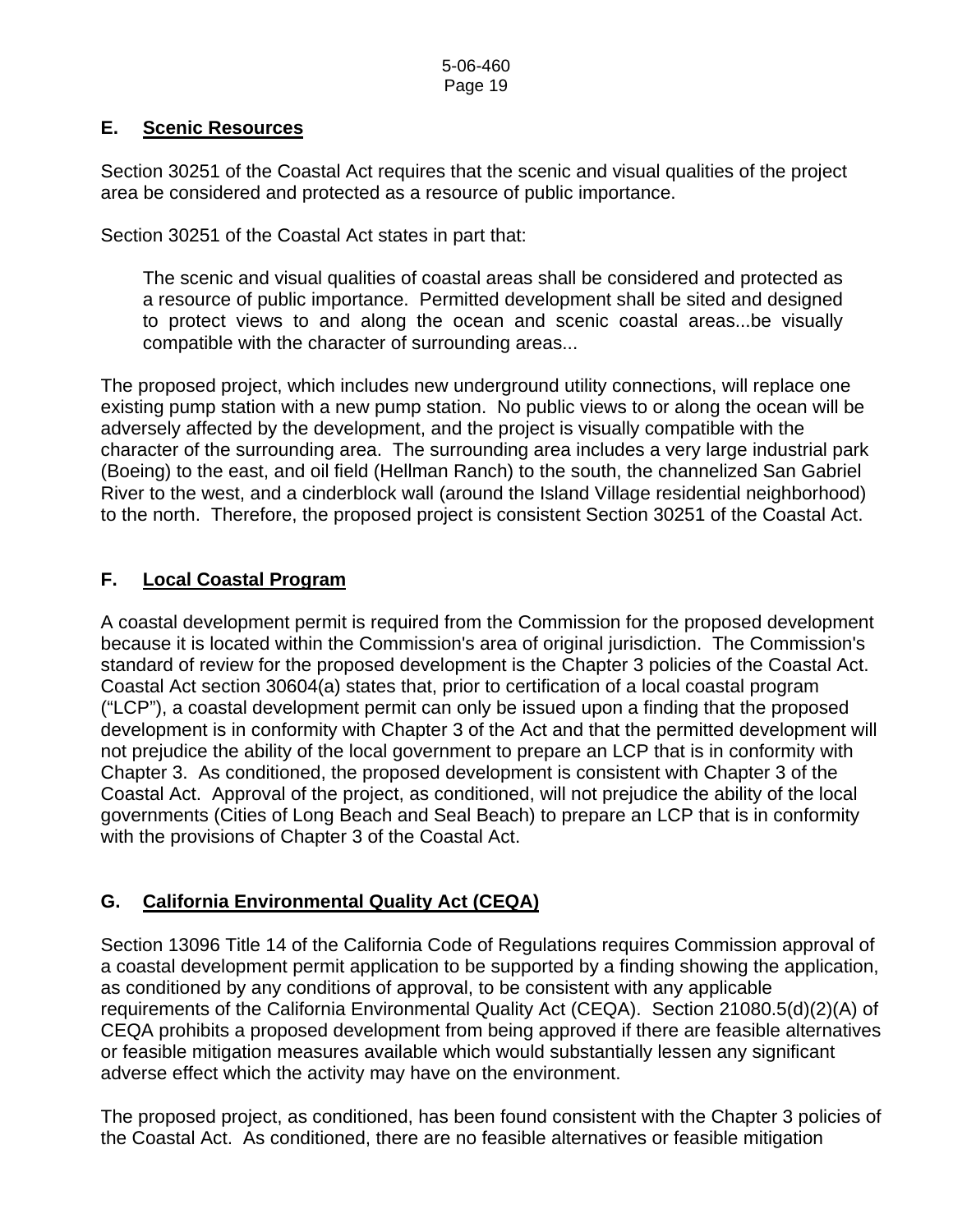measures available which would substantially lessen any significant adverse effect which the activity may have on the environment.

Mitigated Negative Declaration for the Los Alamitos Pump Station, Prepared for the County of Orange by RBF Consulting (SCH No. 2003071158), which the County certified for the proposed project, includes an alternative analysis. Several project alternatives were considered by the applicant, and the applicant has proposed the alternative with the least impact on wetlands and habitat. The originally proposed project included 2.1 acres of permanent wetland impacts as the new pump station was proposed to be constructed on fill within the floor of the basin. The currently proposed alternative, the environmentally superior feasible alternative, will not result in any net loss of wetland area, as the pump station will be constructed on upland area on the edge of the basin and its permanent wetland impact (displacement of 0.07 acres of wetland ) will be fully mitigated at a four-to-one (4:1) ratio. Basin slope areas adjacent to the wetland impacts will be excavated to create new wetland habitat.

Therefore, the Commission finds that the proposed project, as conditioned to mitigate the identified impacts, is the least environmentally damaging feasible alternative and can be found consistent with the requirements of the Coastal Act to conform to CEQA.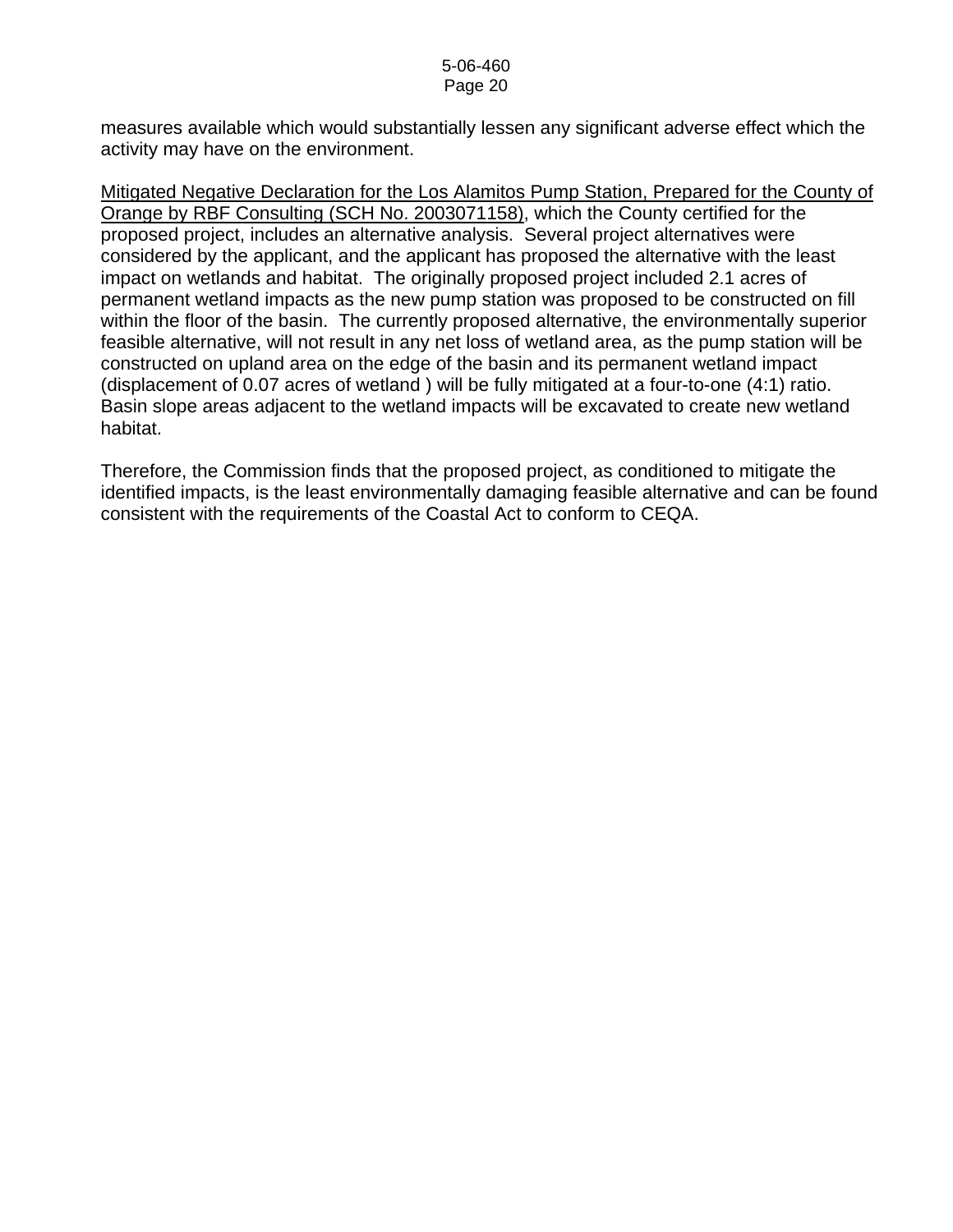## **City of Long Beach**

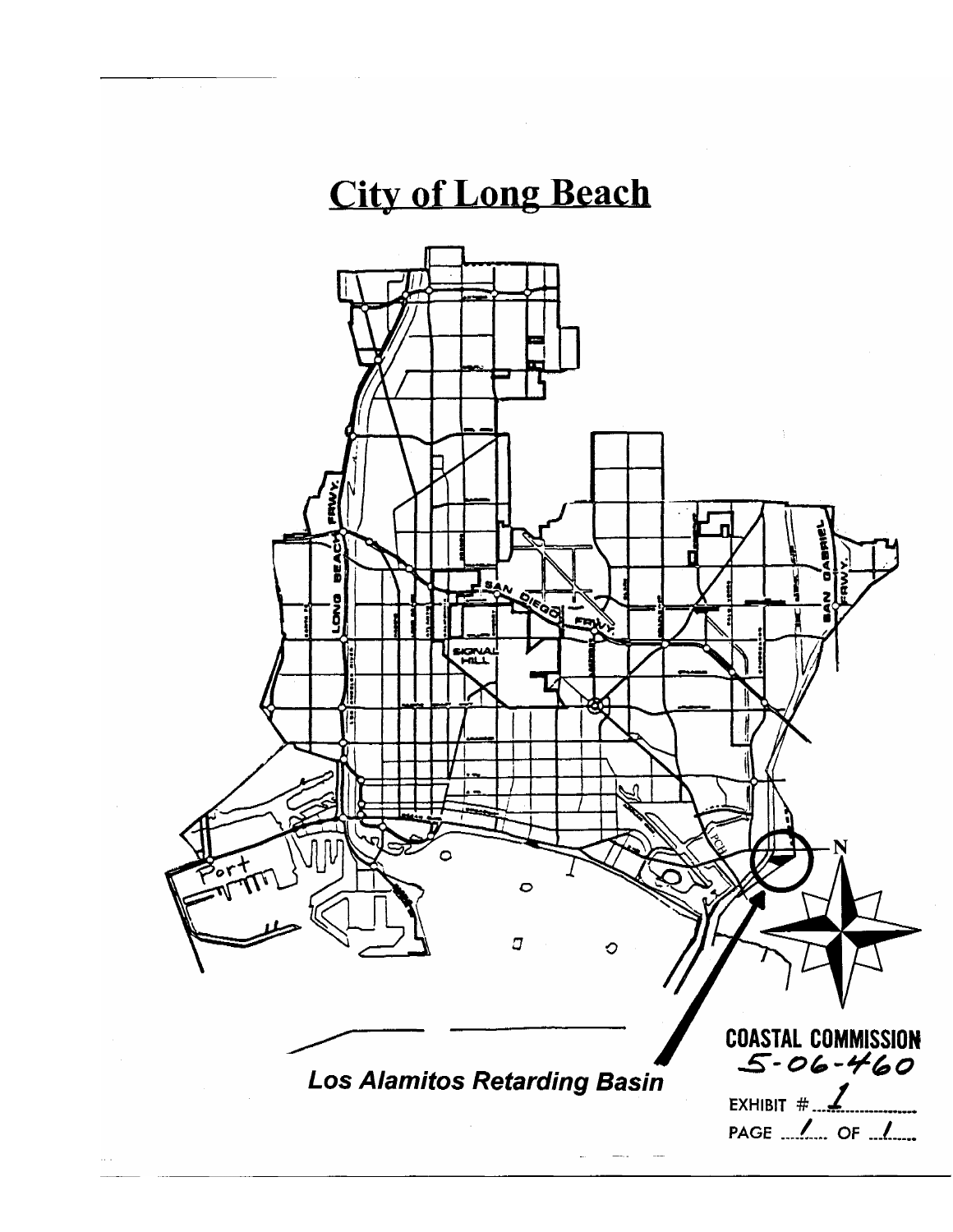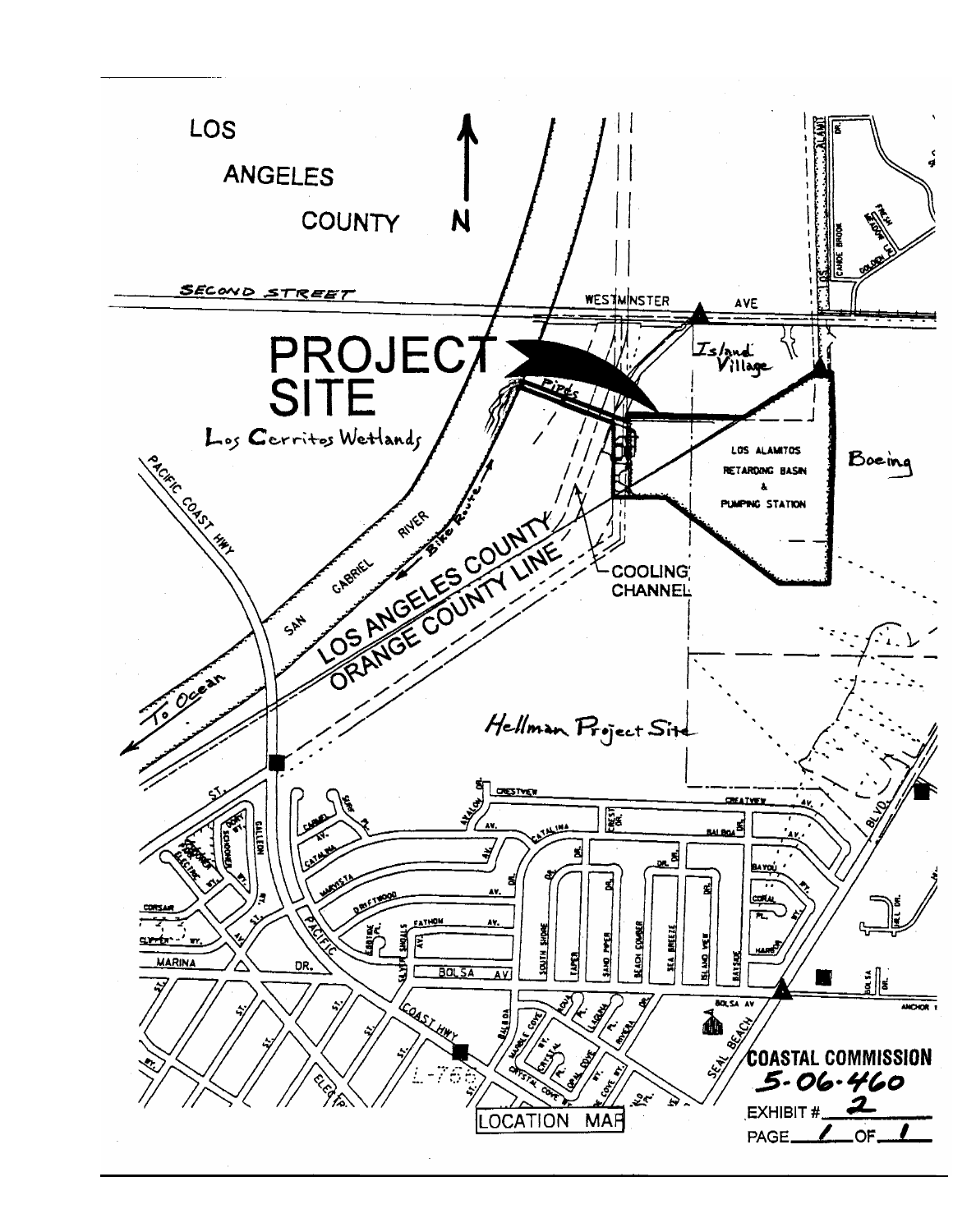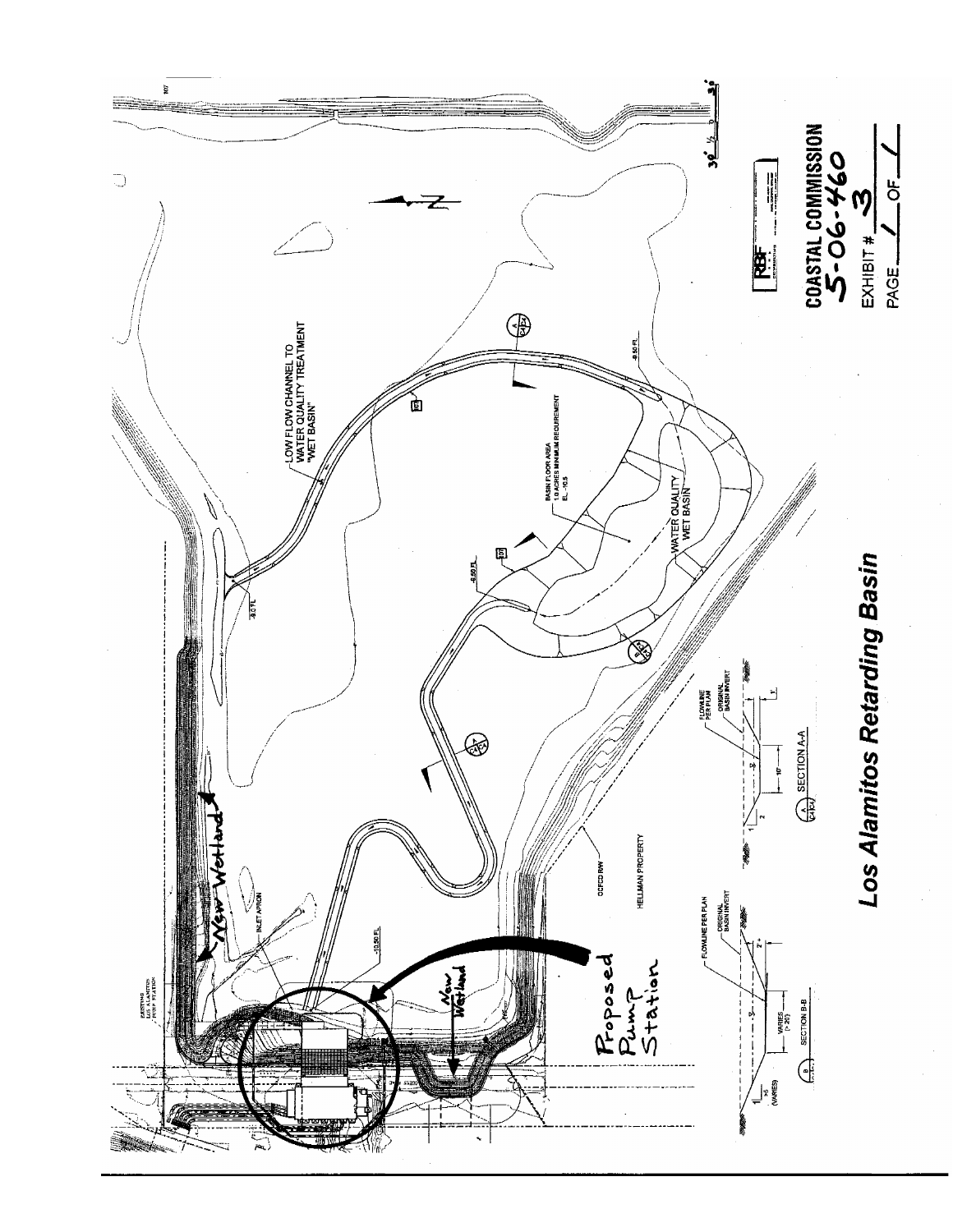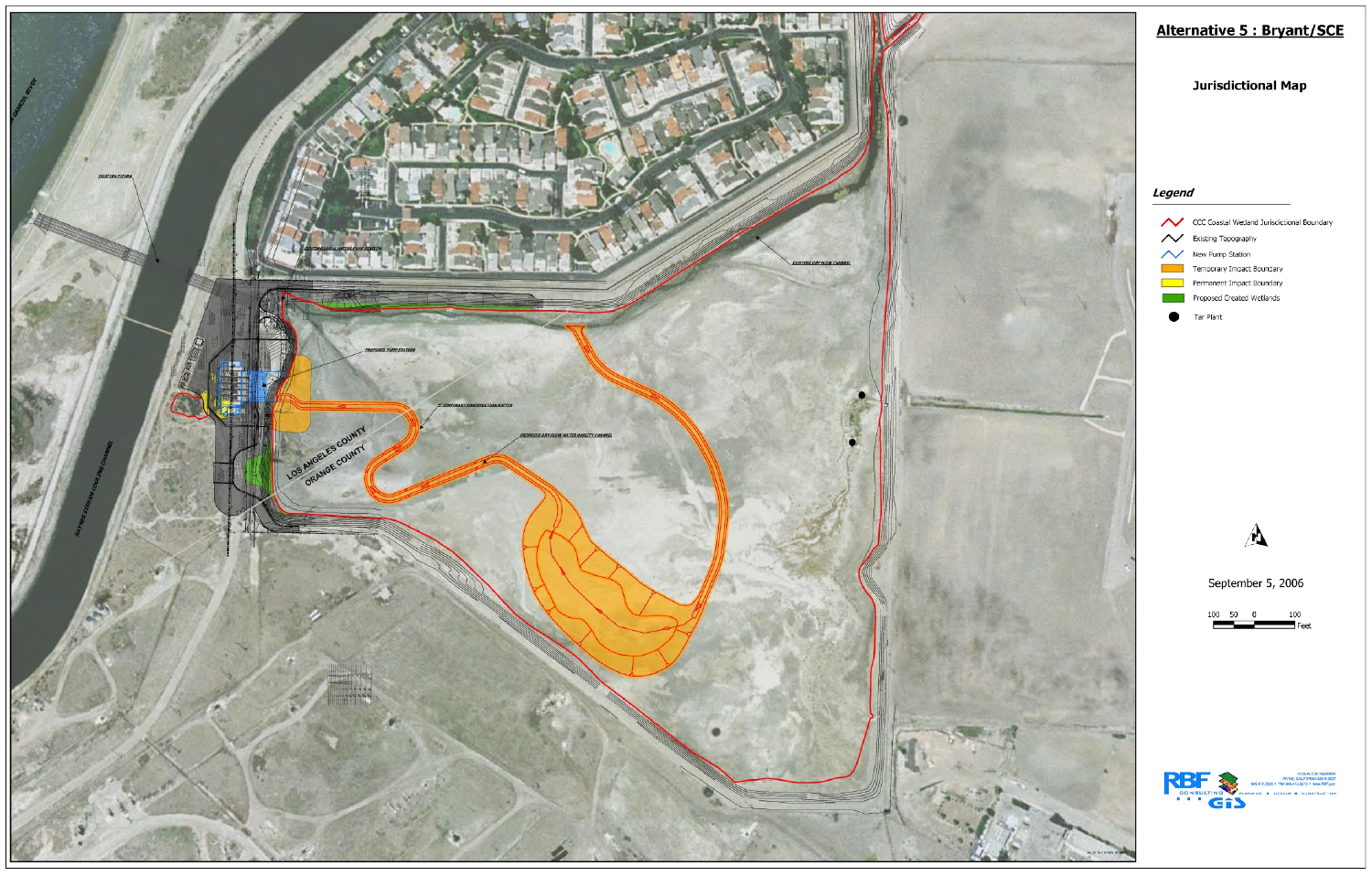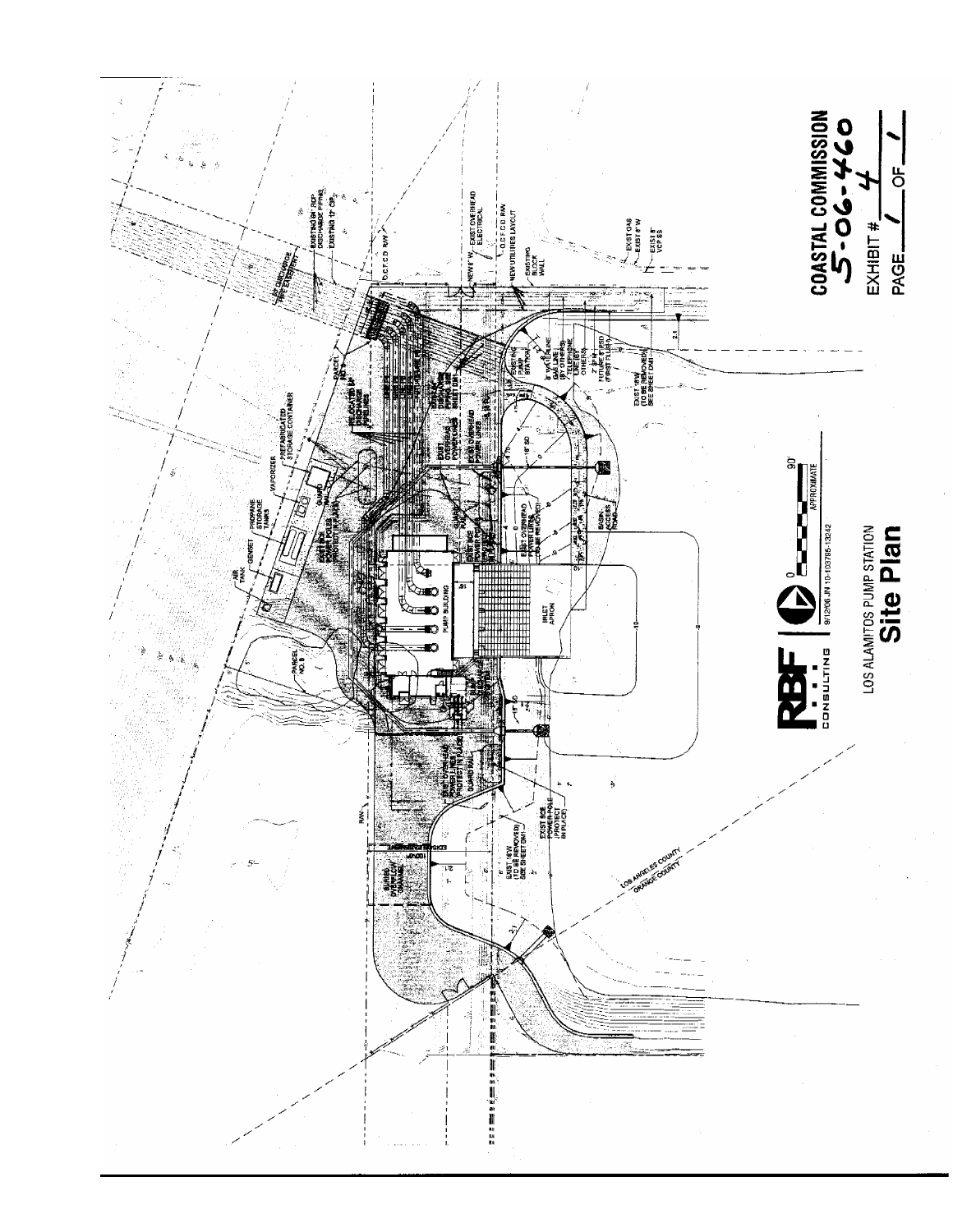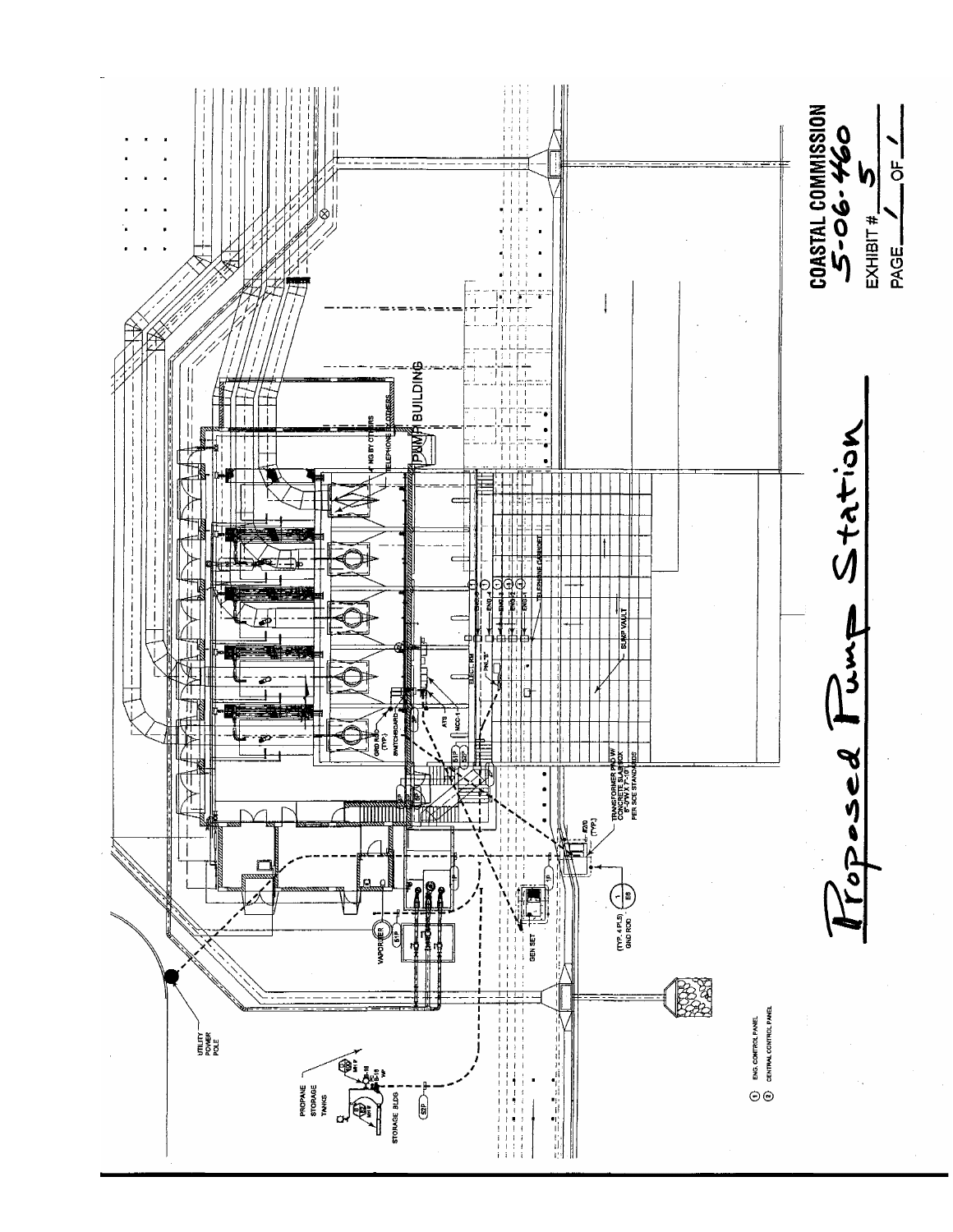

#### SOUTH ELEVATION



NORTH ELEVATION

Proposed Pump Station

**COASTAL COMMISSION**  $5 - 06 - 460$ EXHIBIT  $\#$  6 PAGE<sub>40F</sub>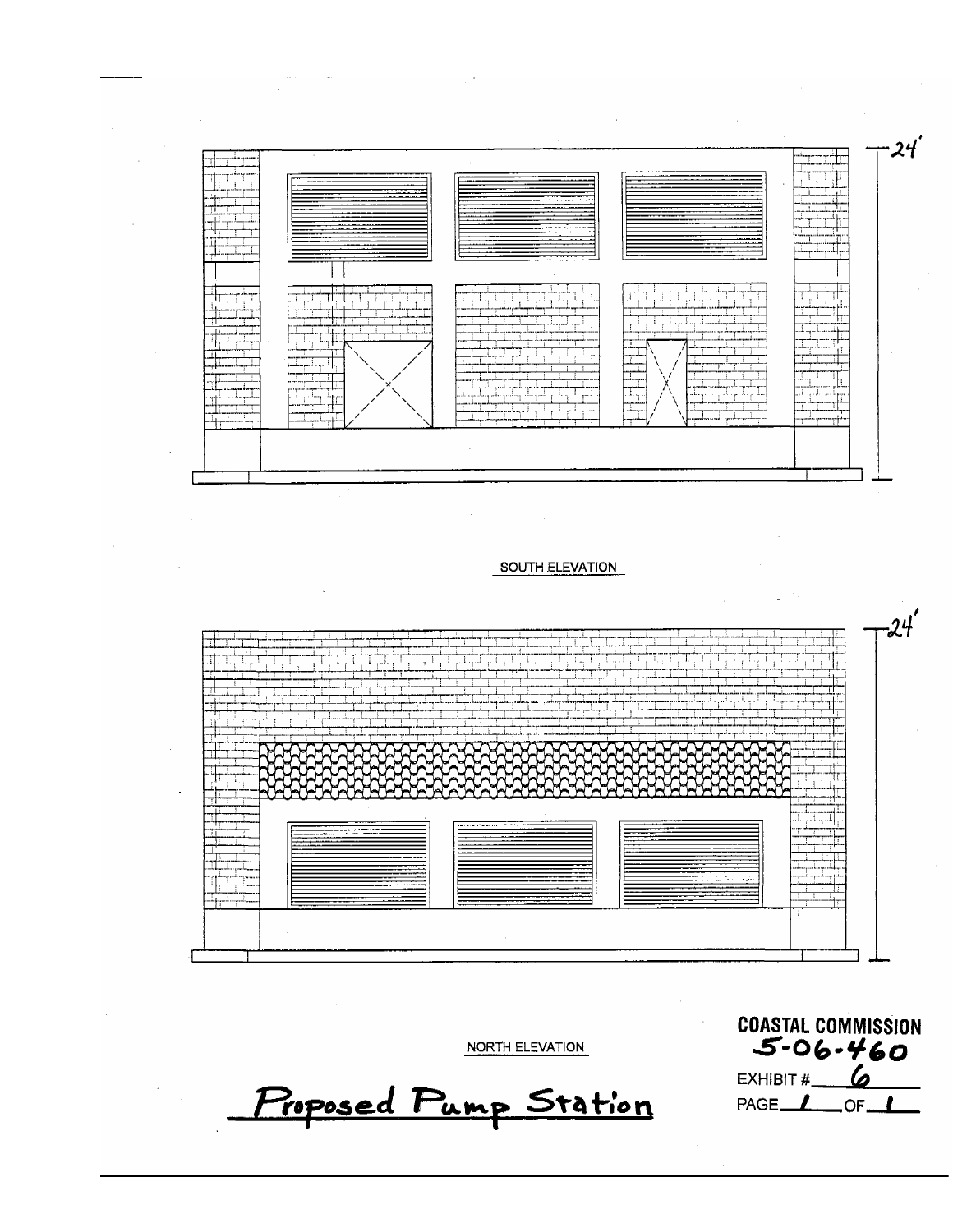